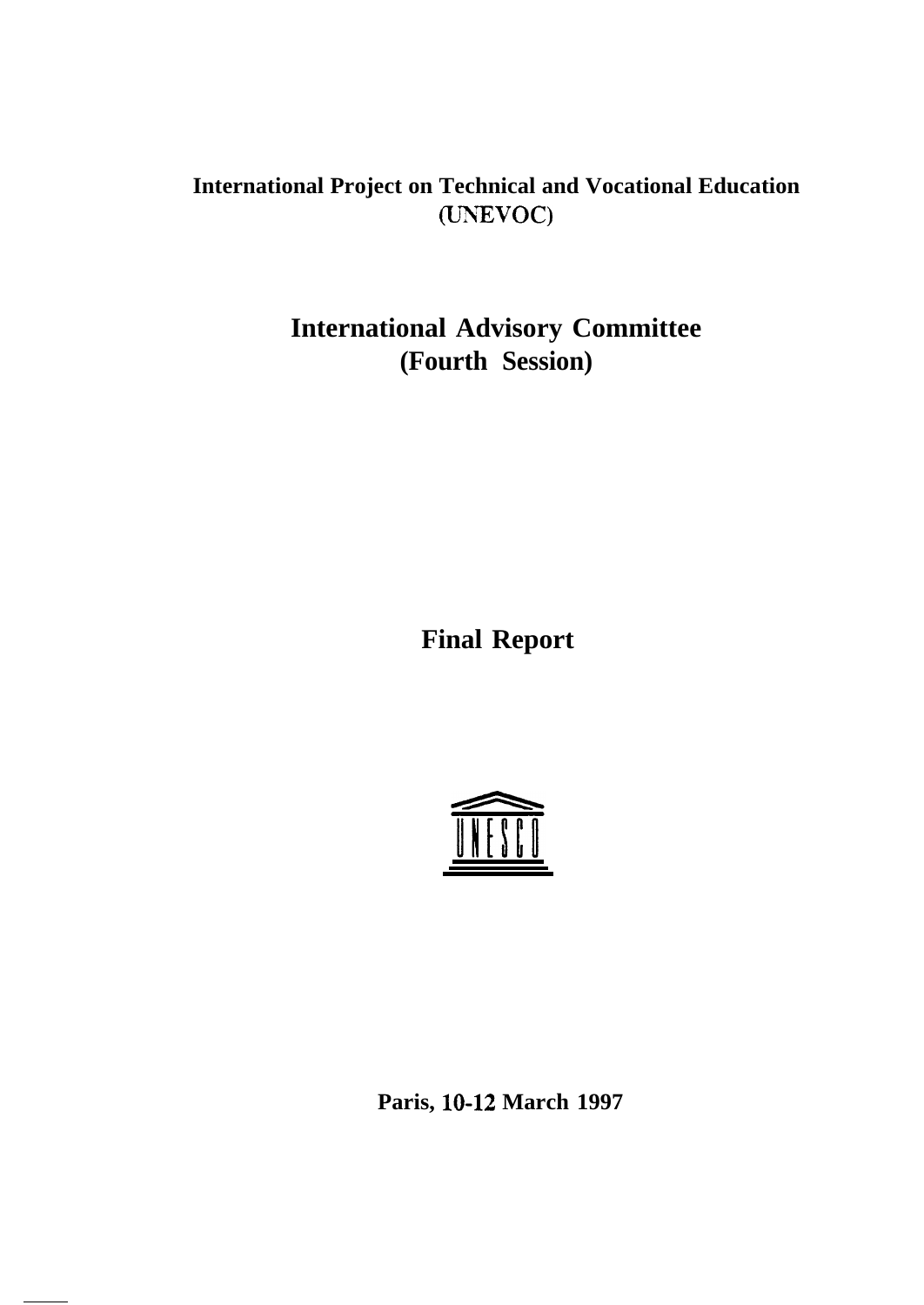# Contents

| <b>International Advisory Committee</b> |  |
|-----------------------------------------|--|
| (Fourth Session)                        |  |

# **Appendices**

| $\overline{I}$ . |                                              |               |
|------------------|----------------------------------------------|---------------|
| Ш.               | UNEVOC : Summary of Achievements, 1992-1996. | $1.5^{\circ}$ |
| Ш.               |                                              |               |
| IV.              | Evaluation Report on the UNEVOC Project:     | 29            |

 $\sim$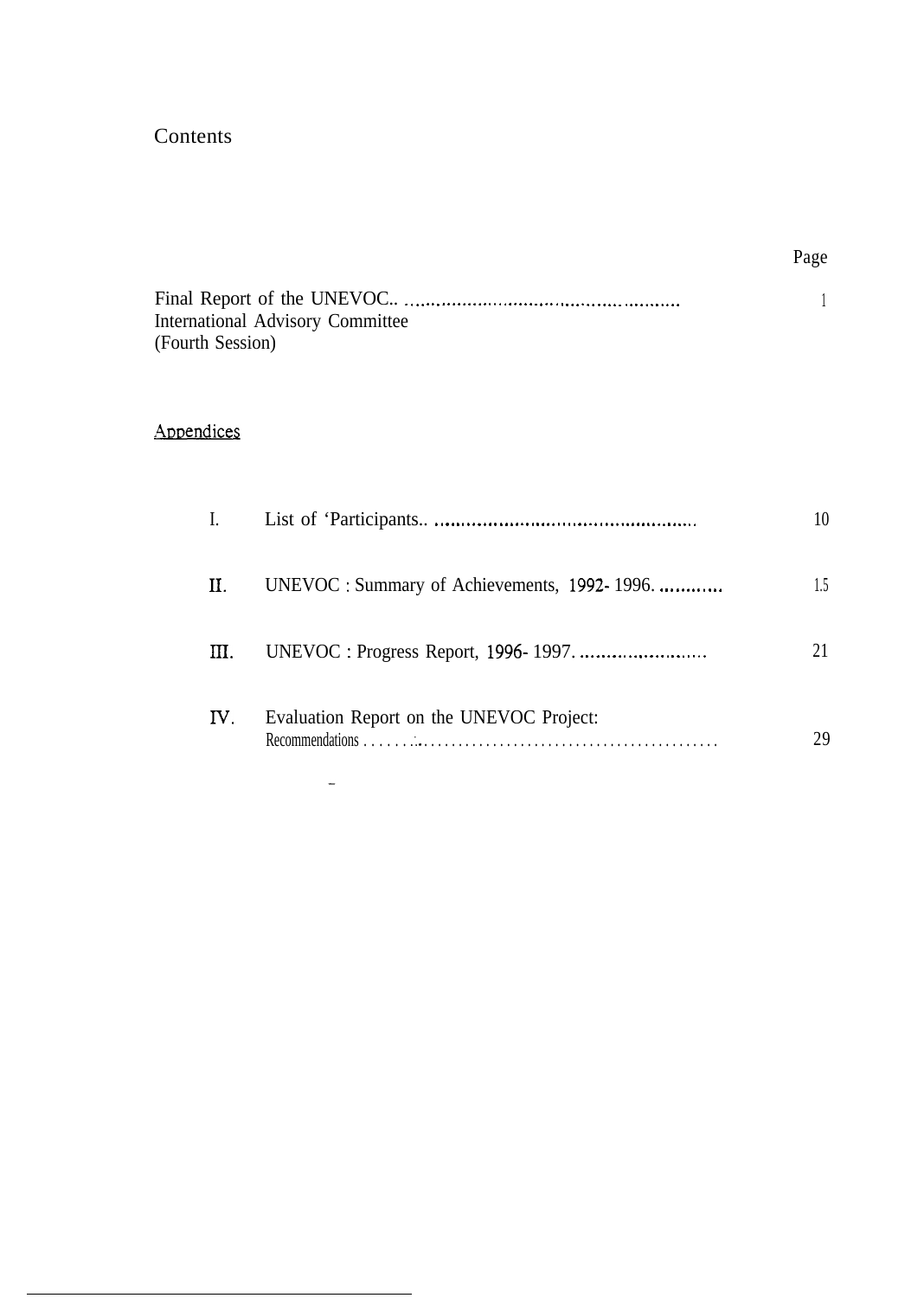#### 1. Introduction

The fourth session of the UNEVOC International Advisory Committee was held at UNESCO Headquarters in Paris, from 10-12 March 1997.

Eleven of the twelve newly appointed members of the Committee attended this Session: Mr Munther Al-Masri (Jordan), Mr Frantisek Bartak (Czech Republic), Mr Suk-min Chang (Republic of Korea), Mr Nils Friberg (Sweden), Ms Maria de Ibarrola (Mexico), Mr Nassim Mehedff (Brazil), Mr Guang-ping Meng (China), Mr Hermann Muller-Solger (Germany), Mrs Marianne Nganunu (Botswana), Mr Oumar Sock (Senegal) and Mr Brian Stanford (Australia). Mr Tayeb Kamali (United Arab Emirates) was absent. They were recently appointed by the UNESCO's Director-General to serve in their personal capacity on this Committee.

Observers from the International Labour Organization (ILO), International Training Centre of ILO, International Association for Educational and Vocational Guidance (IAEVG) and several Member States' Permanent Delegations to UNESCO also attended this event.

## 2. Opening Session

The session was opened by Mr Colin N. Power, Assistant Director-General for Education of UNESCO who, on behalf of the Director-General, welcomed all Committee members and observers.

In his welcoming address, Mr Power emphasized the importance of technical and vocational education for socio-economic development of UNESCO's Member States. He pointed out that this sector of education is facing serious challenges posed by the recent trends in globalization of economy and education and application of new technologies. UNESCO, as a catalytic agency has long been providing assistance to its Member States in formulating their national policy on development and reform of technical and vocational education. Mr Power stressed that UNESCO has strongly involved itself with the continuation of the UNEVOC Project and is keen on the further success of this Project. He invited the Committee members to provide advice and guidance to UNESCO on the future orientations of the Project, and orientation of UNESCO's technical and vocational education programme as a whole. Mr Power also appealed the Committee members for their support in mobilizing extra-budgetary resources for the Project in their own countries. Mr Power expressed, on behalf of UNESCO, sincere gratitude to several Member States for their generous contribution to the UNEVOC Project, in particular, to the Governments of Germany, Japan, Republic of Korea and France.

The Committee then elected Mrs M. Nganunu as Chairperson, Mr S. M. Chang and Mr N. Mehedff as Vice-Chairpersons. Mr N. Friberg was elected as Rapporteur. The meeting then adopted the provisional agenda for the session.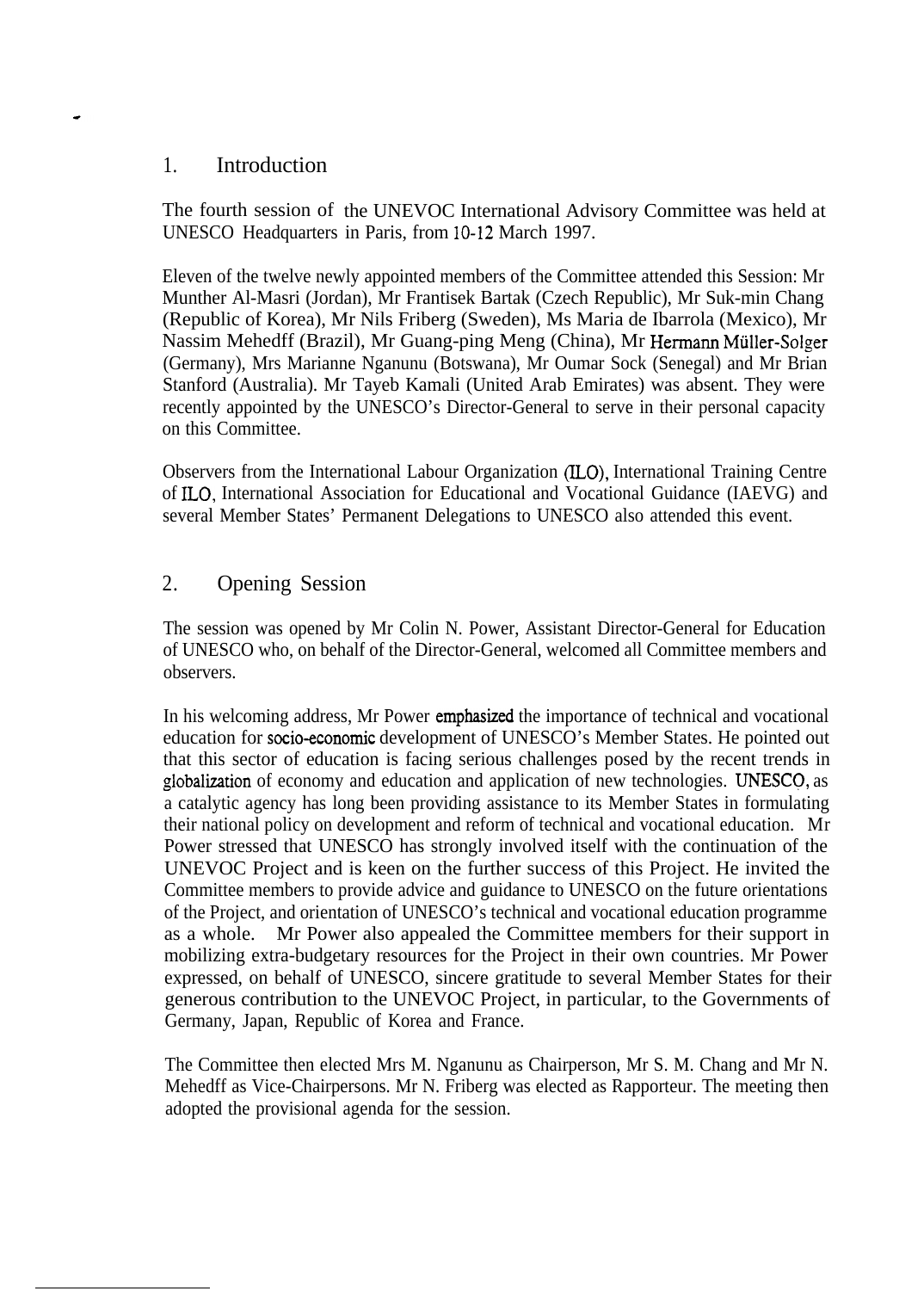# **3. Proceedings**

Mr Gregor Ramsey, former Chairman of the Committee was invited to brief the Session of the work accomplished by the previous Committee. He suggested that during the next phase of the UNEVOC Project, more attention should be paid to the functions of the national UNEVOC Centres and establishing close linkages with other inter-governmental organizations (IGOs) and non-governmental organizations (NGOs) active in the field of technical and vocational education. The UNEVOC activities should be more action-oriented and practical. In terms of UNEVOC Project's three programme areas, Mr Ramsey suggested that during the next phase, Programme area B and C i.e, national research and development capabilities and networking should be more strongly emphasized.

UNESCO staff responsible for implementation of the UNEVOC activities including Mr Q. Tang, Chief, Section for Technical and Vocational Education, Mr H. Krönner, Chief, UNEVOC Implementation Unit in Berlin, Mr M. A. Qureshi, Specialist in Technical and Vocational Education, UNESCO/PROAP, and Mr S. Sulieman, Specialist in Technical and Vocational Education, UNESCO/UNEDBAS, reported during the session on the progress of implementation of the Project.

The presentation of the UNEVOC Evaluation Report provided a major input to the meeting. The report was introduced by Mr G Ramsey, the team leader of the evaluation team, and comprehensively analysed by Mr J R Bibeau, senior evaluator and rapporteur of the evaluation team. The team expressed concern that the percentage of responses to the questionnaire was low and that due to limited time and resources it was not possible to follow up potential respondents. However, the interviews did provide considerable additional input and the team was reasonably confident that the responses were representative. A large number of recommendations for the future orientation of the project were provided.

The above presentations formed the basis for continuing discussions.

# 4. **Discussions and Recommendations on the Future Orientation of the** UNEVOC **Project**

### 4.1 The *future of the UNEVOC Project*

The International Advisory Committee recommends that the UNEVOC project continues but sees the necessity that the Project which has operated successfully since 1992 should be brought to a new and permanent status through a decision of the next General Conference of UNESCO, and asks the Director-General to work out suitable proposals to that effect.

#### *4.2 The UNESCO mission in the Jeld of technical and vocational education*

The Advisory Committee highlighted the following aspects of the UNESCO Mission in the field of Technical and Vocational Education (TVE):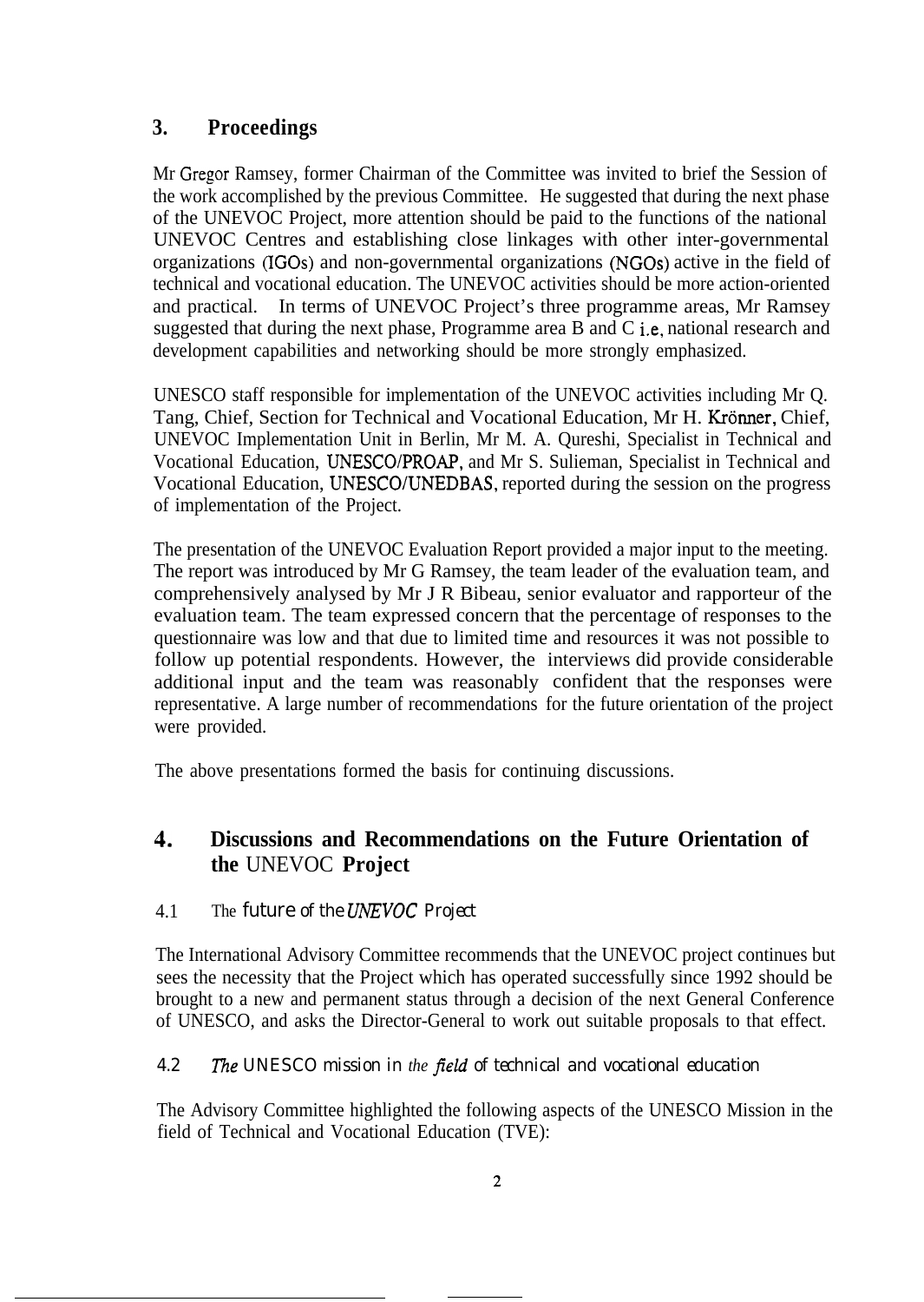4.2.1 UNESCO should consider taking a broader approach to educating the new generations for the challenges that the world of work and productivity in the 21st century will pose.

Analyse, for example:

- the need to go beyond the actual structures and frontiers of technical and vocational education as a specific subsystem of the education systems;
- the need of a new approach to learn about the world of work, beginning with primary education;
- the possibility for everyone to benefit from education and knowledge needed to face the significant changes in the world of work;
- the need to develop a new technological and ecological literacy for everybody;

the need for flexible mobility within and between the various fields and levels of the education and training systems.

It was noted that these changes affect all countries, although in different ways.

UNESCO should also.consider the gap that is widening within countries and among them with regard to access to TVE and, in particular, access to the rapidly advancing technology.

4.2.2 The Committee, with reference to the report to UNESCO - 'The *Treasure Within'*  strongly expressed the view that TVE has to be seen as an integral part of a comprehensive concept of life-long learning, contributing to new ideas on the development of education and training for the next century. For this purpose, it is recommended:

- that UNESCO should have as a high priority raising the image and status of TVE;
- that UNESCO should take a lead in reflecting upon the philosophy, the concept and the development of TVE, to function as a *'fhink-tank'* with a profile of its own and as a provider of a network of centres of competence for TVE in a global aspect;
- that UNESCO should more strongly integrate TVE activities into its work-plan in continuous consultation with other competent international organizations.

4.2.3 The Committee further recommends that UNESCO in co-operation with Member states and IL0 prepares a position paper on Technical and Vocational Education & Training (TVET) in preparation for the second World Congress on TVE in the Republic of Korea in 1999.

.

#### 4.3 The *Evaluarion Repor?*

The International Advisory Cornmittee has received the Report of the evaluation team and commends it for the valuable contribution it made to assist in determining the future of the UNEVOC project. In particular the Committee endorses the recommendations that the UNEVOC project should continue and that the General Conference reviews its status as to whether it should proceed in a more permanent form.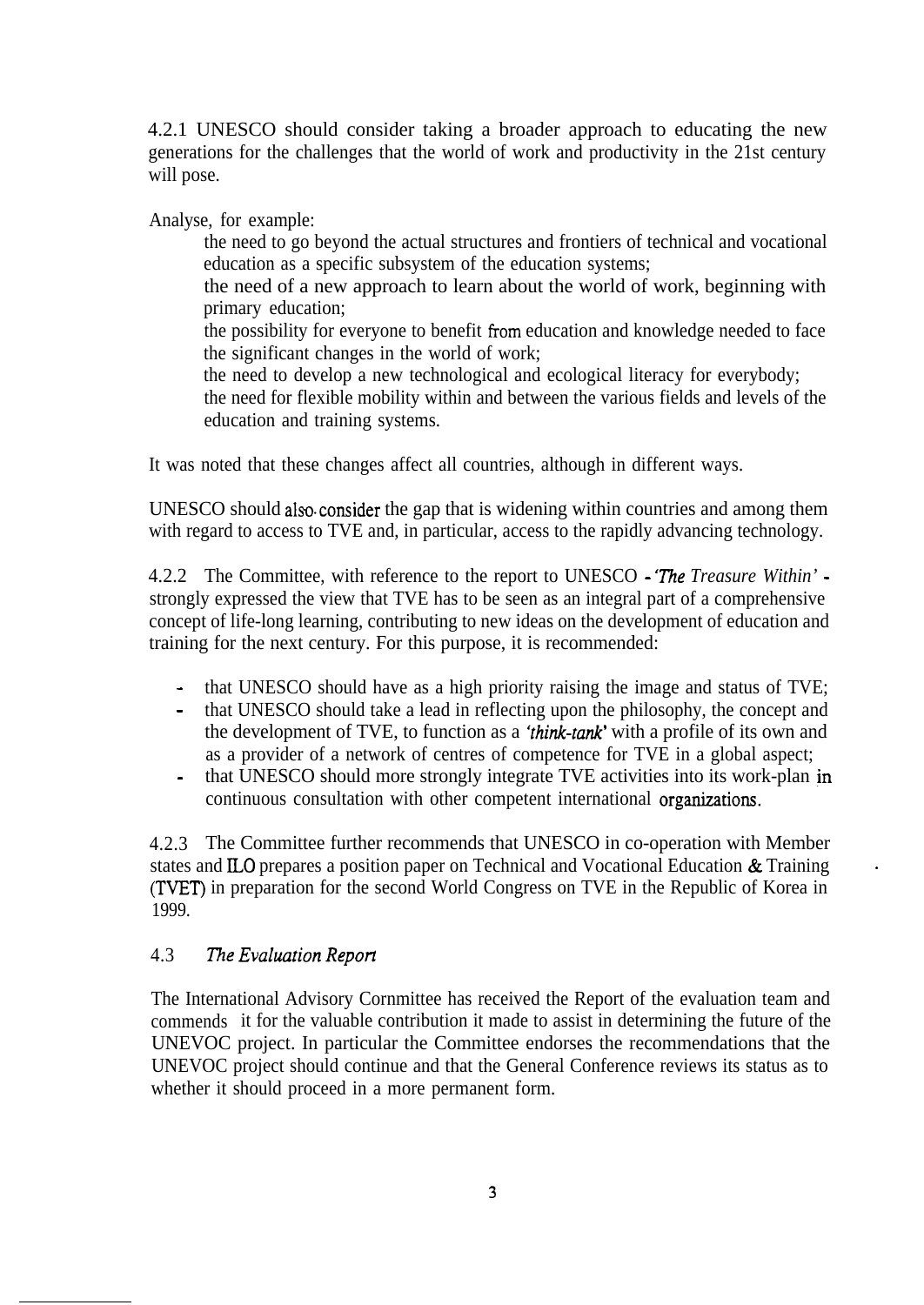The Committee further advises the General Conference that the recommendations in the evaluation report provide a sound basis for determining change and improvement. In particular, the International Advisory Committee recommends that the following points be emphasized:

- $(i)$ that there is a need to bring action closer to regional and national levels;
- $(ii)$ that the language constraint is addressed to such extent that resources for translation are made available;
- (iii) that the communication link between UNEVOC centres is enhanced through Internet and/or fax connections;
- $(iv)$ that certain conditions are met before an organization or institution becomes' a UNEVOC centre;
- (v) that the roles and responsibilities of the Berlin Implementation Unit and the UNESCO Headquarters in Paris are better defmed so that they are better understood by all concerned;
- (vi) that the National Commissions for UNESCO take on greater responsibility and accountability with regard to TVE.
- 4.4 *The UAEVOC Programme Areas*

\_ \_

The Advisory Committee confirms the relevance of the present programme areas and also the types of activities carried out during the first phase and recommends their continuation. It is recommended that the project brings into sharper focus the operational and implementation aspects of TVE, in parallel to the strategic, philosophical and conceptual aspect of what TVE is and should be in times of rapid political, socioeconomic and cultural changes. It has to be made clear, however, that UNEVOC's own mission has to be limited to facilitating the exchange of ideas and experiences and to strengthening the research and development capabilities of national and regional institutions and organizations. The operational level of day-to-day work has to be clearly left to the authorities in the member States.

- *4.4. I Programme Area A: International exchange of ideas, experience and studies on policy issues*
- *(i)* On the issue of policy, Member States should take advantage of the case studies already elaborated and advance into a systematic analysis of the existing ways of developing TVE in the world.
- $(ii)$ UNEVOC should promote case studies in the Member States as to how national needs may be identified in the field of TVE and translated into policies.
- (iii) It is imperative that UNEVOC must promote in the Member Countries the awareness that certain groups within these countries don't have equal access to TVE. Therefore it is necessary that the countries cater for the needs of special groups excluded from receiving TVE promoting the principle of access and equity.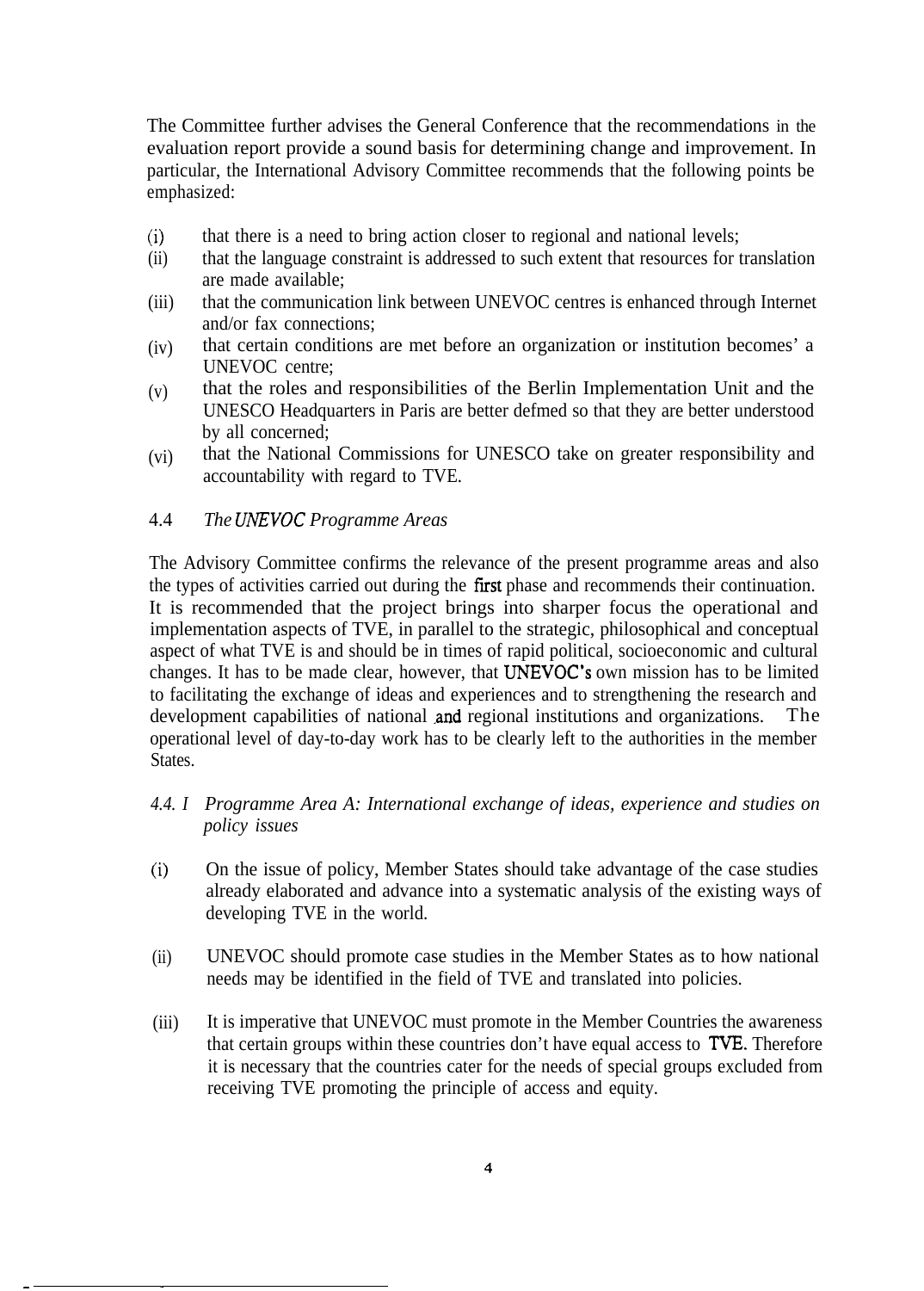- (iv) In formulating its objectives and work plan, UNEVOC should take into consideration that TVE has as an overall objective the formation of employable and productive citizens. TVE should not substitute but complement primary and secondary education of a good quality. Therefore it should be organised as part of a life-long learning system.
- (v) An integrated and unified approach to the concepts, objectives and the standards of TVE of the various concerned International Agencies (e.g. ILO, UNESCO, . .) is to be developed.
- (vi) UNEVOC should be involved in the ongoing efforts to revise the International Standard Classification of Education (ISCED).
- (vii) UNEVOC should analyse the way national systems for TVE are organized, and the way TVE Centres relate to other educational institutions within the countries.
- 4.4.2 *Programme Area B: Strengthening of national research and development capabilities*
- (0 UNEVOC should analyse the way institutional organisation affects the implementation of curriculum models.
- (ii) UNEVOC should promote case studies as of the way. countries- are providing education for work at all levels of the education system.
- (iii) UNEVOC should support and take advantage of the experience of the existing national and regional research institutions which have as their goal the improvement of TVE.
- (iv) UNEVOC should promote activities which enable the countries to support the development of\_ the informal sector of the economy. TVE for the informal sector should therefore be integrated within national systems of education and training.
- (v) Activities to address the economics or cost-effectiveness of TVE should be included in UNEVOC activities.
- *4.4.3 Programme Area C: Facilitating access to data bases and documentation and strengthening of the UNEVOC Network*
- (i) Assistance in finding sources for funding of equipment should be given to UNEVOC Centres not yet equipped with e-mail facilities.
- (ii) Twinning arrangements between UNEVOC Centres and also other partners, such as industry and the private companies, should be encouraged and supported.
- (iii) UNEVOC should promote the exchange of experiences through international cooperation to consolidate TVE with the needs of the productive sector. For this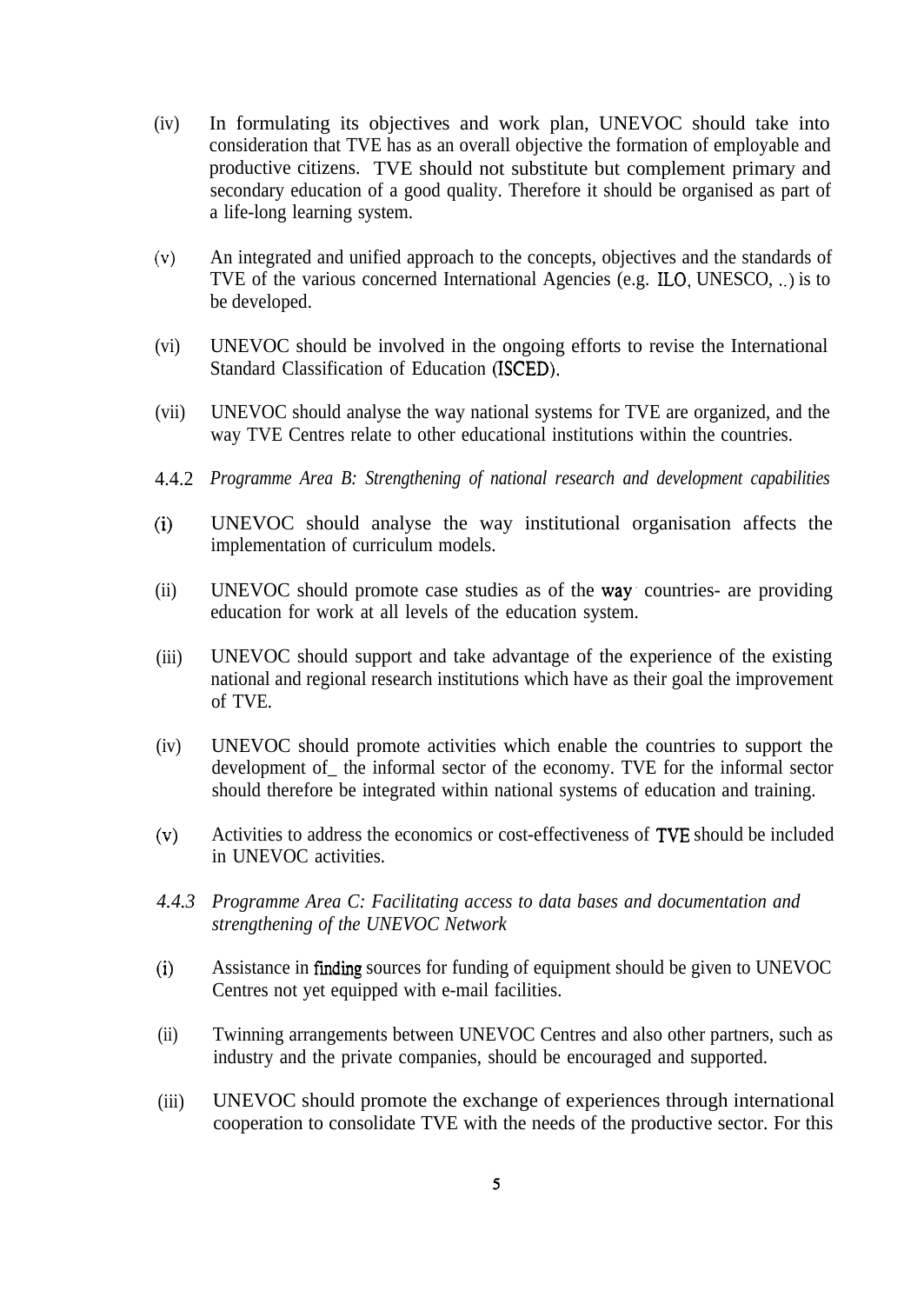UNEVOC should look for ways and means for the establishment of an International clearinghouse for collecting and disseminating policy documentation, TVE research reports and monographs.

 $(iv)$ UNEVOC should always include in its activities on the regional and national levels, besides educators and policy makers, members of the productive sector such as the representatives of workers and employers and also NGOs.

#### 4.5 The *UhEVOC Operational Structure*

- 4.5.1 From the evaluation report and from the discussions of the Advisory Committee, it became evident that the general orientation of UNEVOC work should be more demand led and follow a basic bottom-up pattern. The UNEVOC network is to give an international dimension to national and regional activities, to stimulate debate and development where this input is wanted and needed, and to make the wisdom and experience concerning TVE available to all concerned with this area of competence.
- 4.5.2 Experience has shown and the evaluation report is proving that the selection and the running of the UNEVOC Centres is at the heart of these activities. UNESCO, therefore, should more frequently use the tool of a call for tender to identify the most capable centres of competence in TVE, it being understood that these Centres have in general to rely on their own or national funds and should be responsible for fund-raising activities concerning their contribution to the UNEVOC network. UNESCO should ensure that the designation of any UNEVOC Centre is subordinated to the following conditions:

a specific agreement be signed with UNESCO that would clarify roles and outline expectations of the Centre;

wherever-possible, such Centres be located in TVE institutions;

that TVE specialists work at the Centre; and

appropriate equipment and facilities required to fulfil the functions are available.

- 4.5.3 National Commissions for UNESCO and UNESCO Regional Offices should take more responsibility with regard to UNEVOC and TVE activities.
- 4.5.4 The Advisory Committee considers it important to have a centralised unit for the UNEVOC network, such as the Berlin Implementation Unit. Regional UNEVOC Units should also be considered. Support should be sought from Member States for the establishment of such a Centre or Centres. In this respect a call for tender might prove to be the best way to identify and, possibly, pool the necessary resources.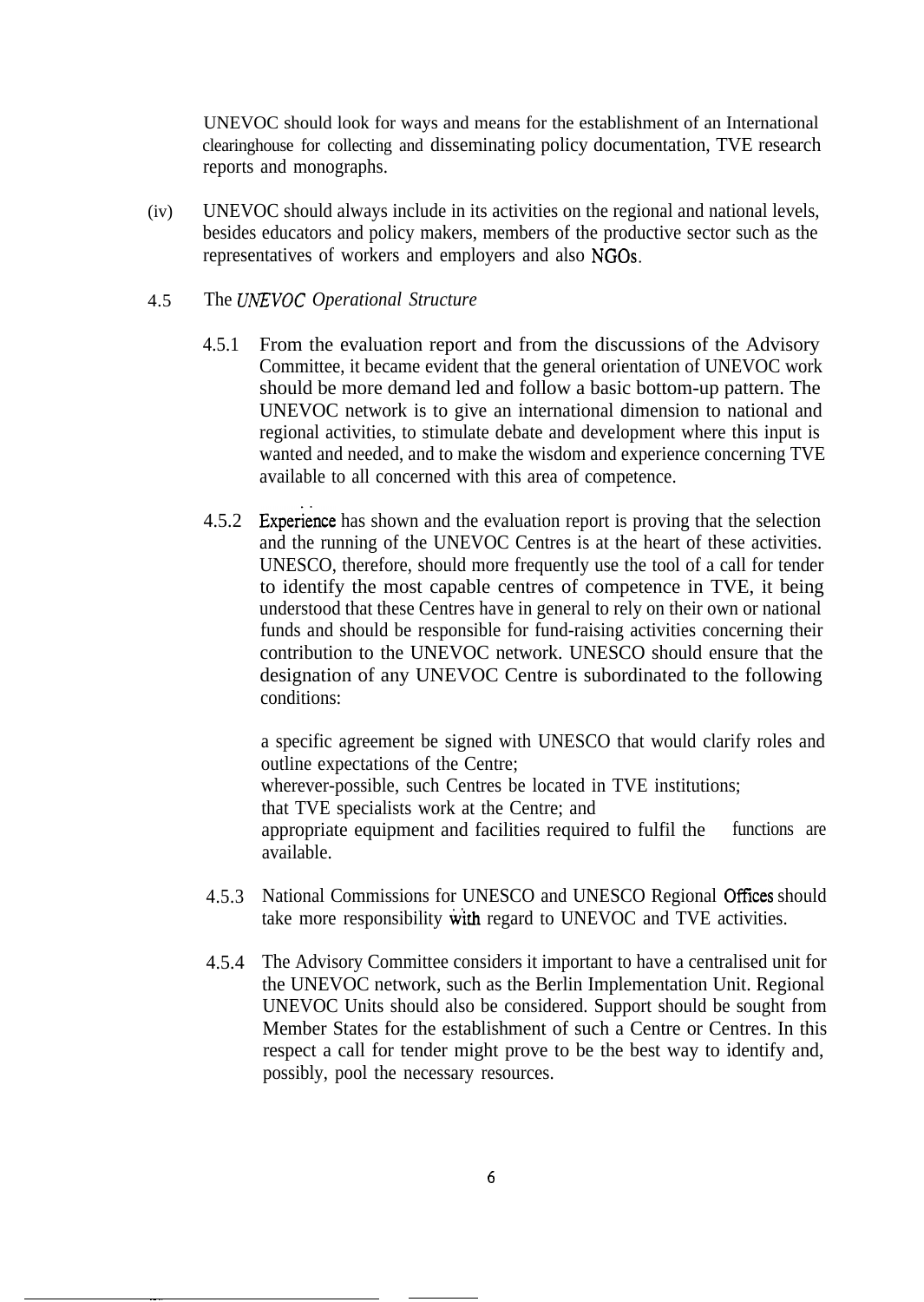#### *4.6 The Inrernarional Congress*

The International Advisory Committee fully supports the initiative for an International Congress on TVE in the Republic of Korea in 1999.

The Committee advises that this Congress should seek to find an integrated approach to education and training and that this could be symbolized by the term TVET - Technical and Vocational Education & Training. The Committee would like this Congress to represent a turning point in this respect.

In view of the theme, the Committee recommends that this becomes a joint venture by UNESCO and ILO. It is further recommended that UNESCO and IL0 prepare a joint position paper on this issue for the Congress.

A number of potential sub-themes were proposed:

- . Role of TVET in Socio-economic Development
- . The Economics and Financing of TVET
- . Systems and Policies in TVET
- . TVET: the Relation with the Education System and the World of Work
- . TVET for Life-Long Education
- . TVET for Youth Employment
- . Role of Employers in Training for the World of Work
- . New Delivery Systems for TVET
- . Giobalization of Training
- . TVET and-Migration
- . Certification of Labour Competencies
- . Role of TVET in Bridging the Widening Gap Between Developed and Developing Countries
- . Education and the World of Work
- . The Status of TVET in Relation to General and Higher Education;
- . The Concept of Key Qualifications;
- . TVET: Access and Equity.

#### 5. **Recommendations to the Director-General**

*The International Advisory Committee expresses its support as follows:*

- The Committee appreciates the report of the UNEVOC evaluation team and recognises the valuable contribution it made in determining the future of the UNEVOC project.
- . The Committee fully supports the initiative for the organization of the Second International Congress on Technical and Vocational Education in the Republic of Korea in 1999 and, proposes as the key theme, discussions on ways of finding an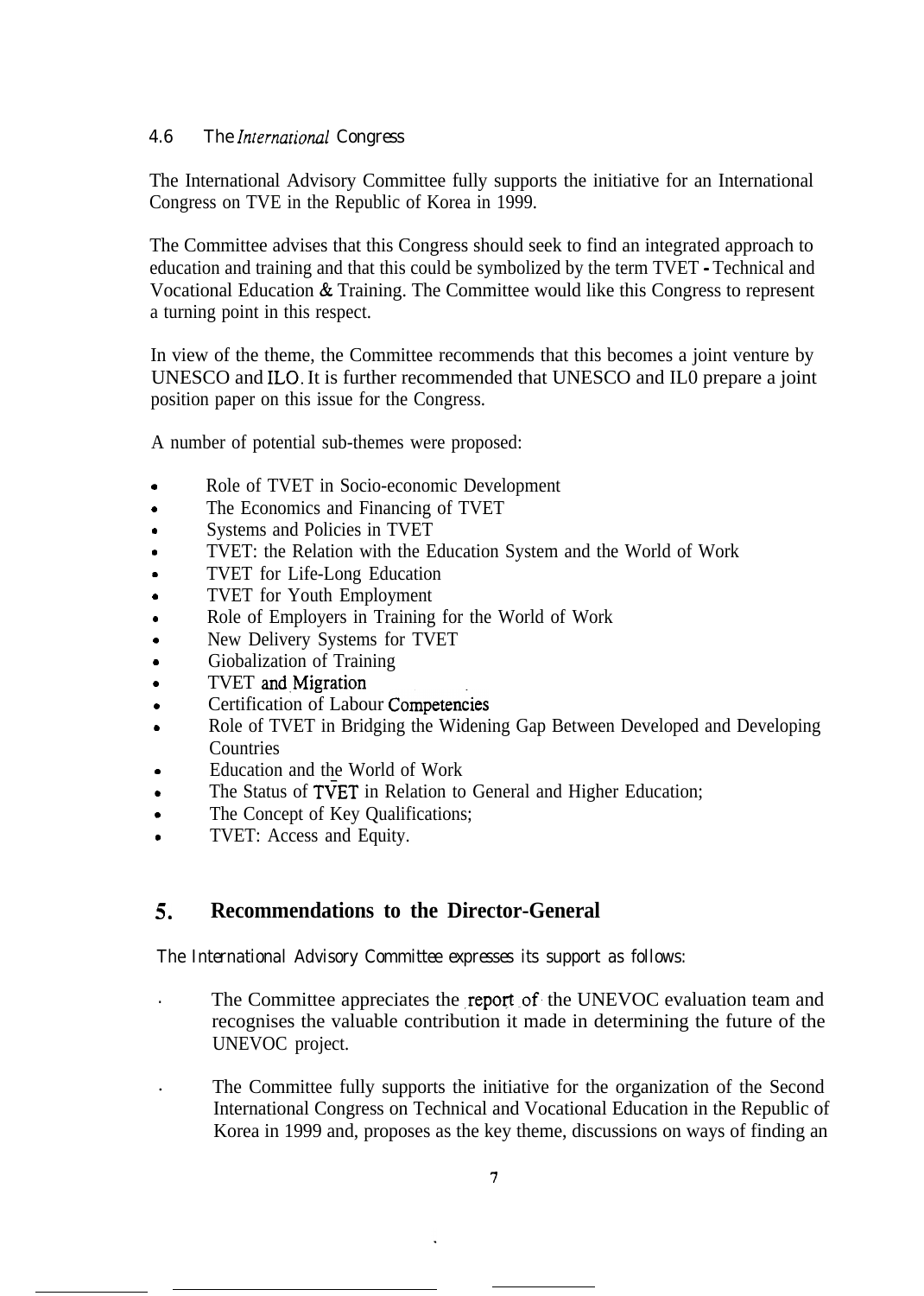integrated approach to education and training, in considering TVET as an integral part of a comprehensive concept of life-long learning, thus contributing to new ideas on the development of education and training for the next century.

*The International Advisory Committee presents the following recommendations to the Director-General for consideration:*

- 5.1 that the UNEVOC project continues and that its future status as a permanent programme is considered at the next General Conference;
- 5.2 that UNESCO in co-operation with Member States and IL0 prepares a position paper on Technical and Vocational Education & Training (TVET) in preparation for the World Congress on TVE in the Republic of Korea in 1999;
- 5.3 that, in order to ensure a more demand-driven project and in order to step-up the effectiveness of the UNEVOC project, the UNEVOC Centres should play a more significant role. This should be ensured by careful selection of Centres based on their TVE expertise, their capacity to raise local resources, and their capacity to implement UNEVOC activities;
- 5.4 that it is important to have a centralised unit for the UNEVOC network, such as the Berlin Implementation Unit. The creation of Regional UNEVOC Units should also be considered;
- 5.5 that the networking is enhanced through more effective use of the Internet and email, not only between UNEVOC Centres and the central unit but also between Centres and between Centres and other partners in TVE. The concept of twinning of UNEVOC centres should also. be encouraged and supported;
- 5.6 that the three present programme areas are maintained but that the project brings into sharper focus theoperational and implementation aspects of TVE, in parallel to the strategic, philosophical and conceptual aspects;
- 5.7 that the range of activities, especially under programme area B - *Strengthening of national research and development capabilities -* is diversified;
- 5.8 that activities are implemented to assist Member States in addressing the problem of groups excluded from TVE and in formulating policies which promote access and equity.
- 5.9 that there is a close cooperation, led by UNESCO, between all the various international agencies with interest in TVE.
- 5.10 that UNEVOC should be involved in the ongoing efforts to revise the International Standard Classification of Education (ISCED).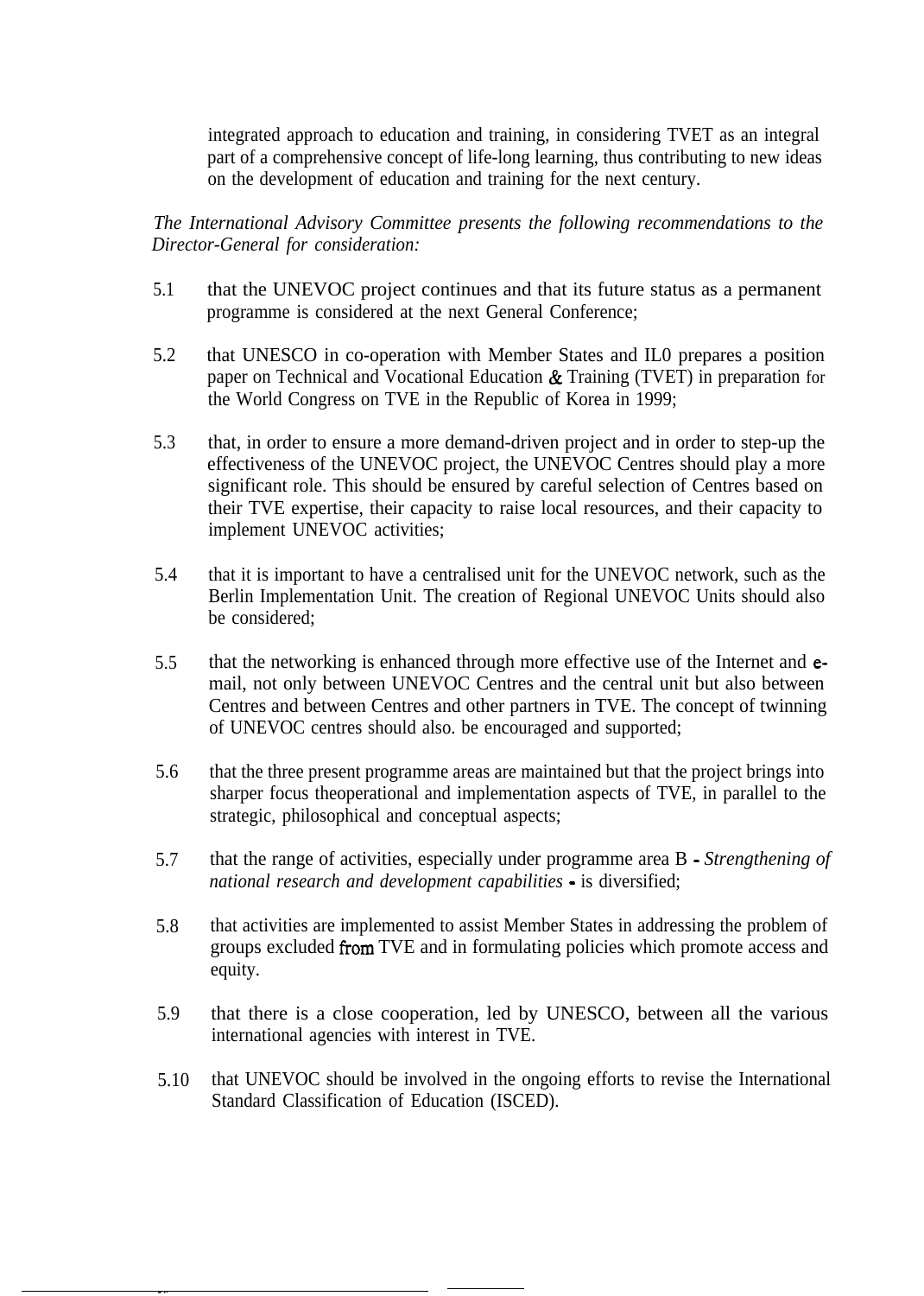#### 6. Concluding Remarks

In the concluding session, the Chairperson thanked all Committee members for their valuable contribution to the discussion and noted that all members had been very active in the debate. She also thanked the observers and the UNESCO staff for their contribution and assistance.

Mr Power, Assistant Director-General for Education, in his closing remarks thanked the Committee for its valuable recommendations concerning the future orientations of the UNEVOC Project. He assured the Committee that these recommendations would be submitted to the Director-General and to the next session of the UNESCO General Conference for consideration. Once again, Mr Power appealed to the Committee members not only to advise UNESCO, but also to provide and mobilize support for the UNEVOC Project.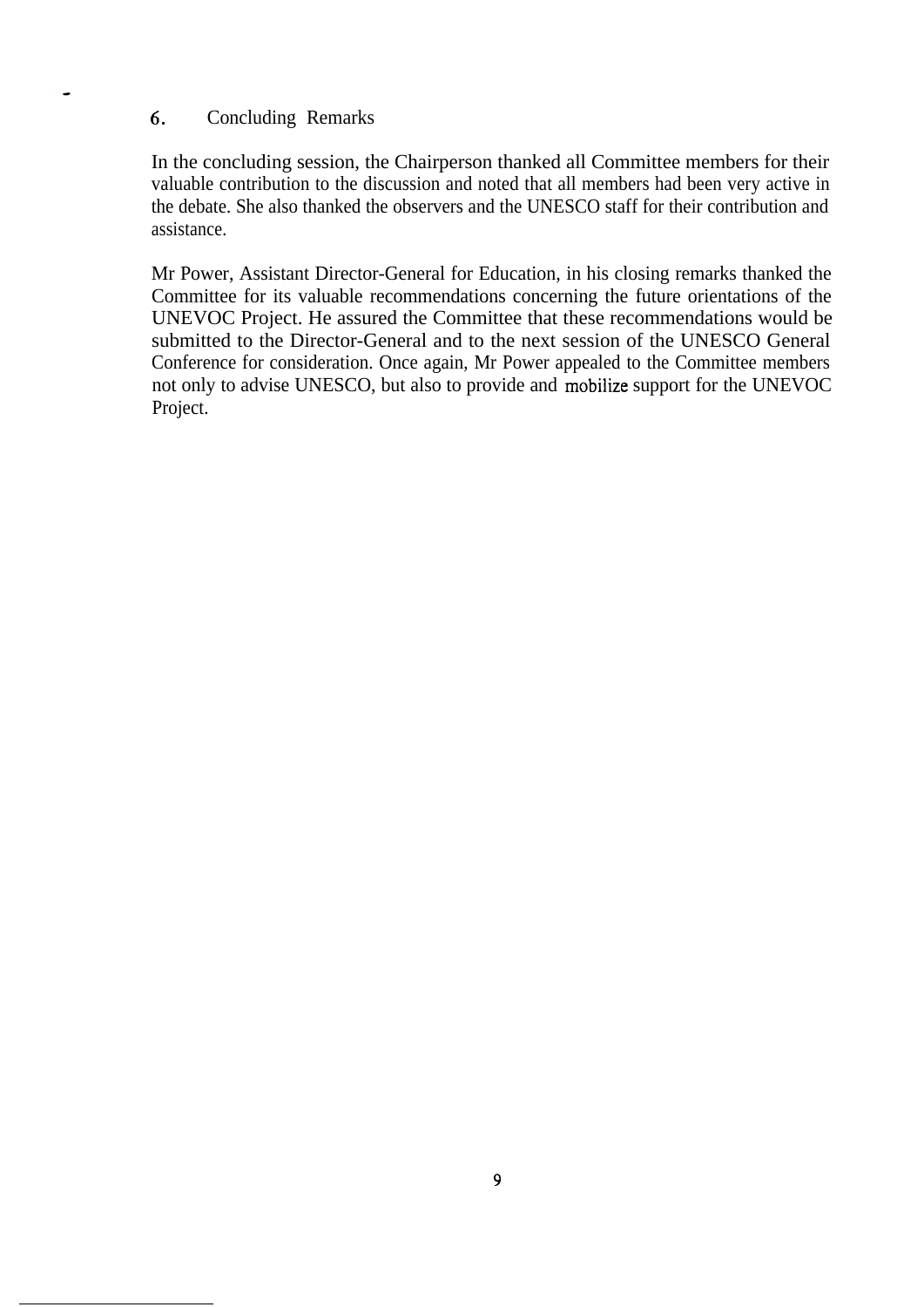Appendix 1

UNESCO, Paris March 1997

## **UNEVOC International Advisory Committee (Fourth Session)**

10-12 March 1997

# **Final List of Participanti**

Mr Munther Al-Masri Minister of Education Ministry of Education P.O. Box 1646 Amman JORDAN Tel: (962-6) 685-081 Fax: (962-6) 666-019

Mr Frantisek Bartak Deputy Director Research Institute of Technical and Vocational Education Pod Stanici 114412 102 00 Praba 10 CZECH REPUBLIC - Tel: (420-2) 786-0750 Fax: (420-2) 786-3380 E-mail: bartak.vuos.cz

Mr Suk-min Chang Director-General Vocational/Technical Education Research Centre Korean Educational Development Institute (KEDI) 92-6 Umyeon-Dong, Seocho-gu Seoul 137-79 1 REPUBLIC OF KOREA Tel: (82-2) 576-8542 Fax: (82-2) 576-8544

Mr Nils Friberg Managing Director Education Centre of Kristianstad (TECK) Gotgatan 2 S-29133 Kristianstad SWEDEN Tel: (4644) 13 67 40 Fax: (4644) 10 69 27 E-mail: nfr@ior.skolnet.kristianstad.se

Ms Maria de Ibarrola **Director** Fundación SNTE para la Cultura del Maestro Mexicano Mier y Pesado 228 - Col. de Valle Mexico 03600 MEXICO Tel: (52-5) 523-7766 Fax: (52-5) 523-7500

Mr Tayeb Kamali (absent) Managing Director Centre of Excellence for Applied Research & Training P.O. Box 5464 Abu Dhabi UNITED ARAB EMIRATES Tel: (971-2) 436 163 Fax: (971-2) 462 050

 $\mathcal{L}$ ...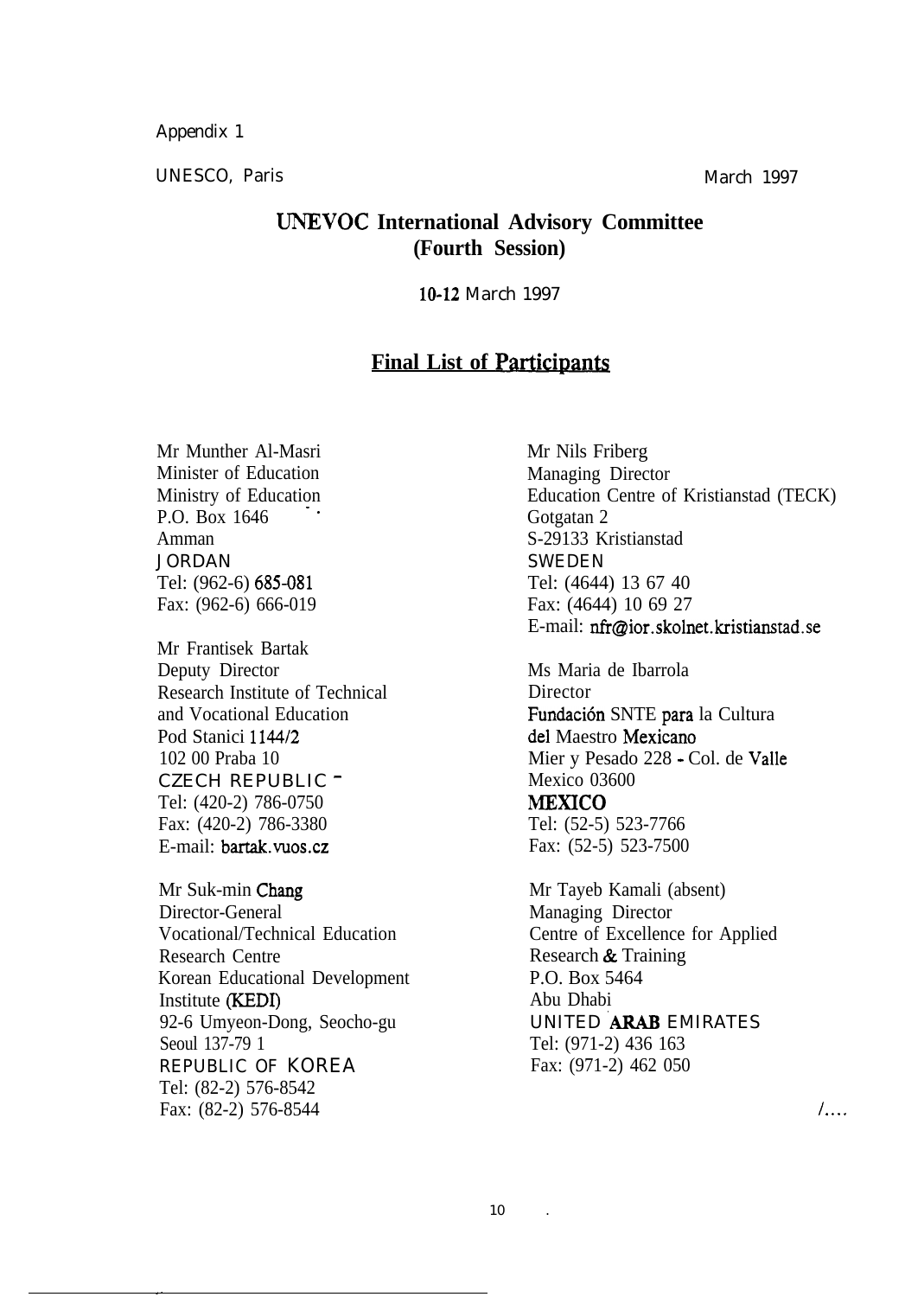Mr Nassim G. Mehedff National Secretary for Professional Training and Development Federal Ministry of Labour Esplanada dos Ministerios - Bloco F #734 BP 70056-900 Brasilia D.F. **BRAZIL**

Tel: (55-61) 223-6324/223-6078 Fax: (55-61) 224-7593 E-mail: nassimg@mtb.gov.br

Mr Guang-ping Meng Executive Vice-Chairman Chinese Society of Technical and Vocational Education Apartment 8, #207 Peking University 100871 Beijing ... **CHINA** Tel: (86-10) 6275-2877 Fax: (86-10) 6603-3669 E-mail: civte@netchina.co.cn

Mr Herman Miiller-Solger Head Division for European Cooperation in Vocational Education & Training, UNESCO, IL0 Federal Ministry of Education, Science, Research and Technology D-53 170 Bonn GERMANY Tel: (49-228) 57-2282 Fax: (49-228) 57-3603

Mrs Marianne Nganunu Director Department of Vocational Education and **Training** Ministry of Education Private Bag 0062 Gaborone BOTSWANA Tel: (267) 303 480 Fax: (267) 313 191 E-mail: dvet@abacus . global. bw or dvet@global.co.za

\_

Mr Oumar Sock **Director** Ecole Supirieure Polytechnique (ESP) BP 5085 Dakar-FANN **SENEGAL** Tel: (221) 25 08 79 Fax: (221) 25 55 94 E-mail: osock@ucad. sn

Mr Brian Stanford Chief Executive Department for Employment Training and Further Education TAFE South Australia GPO Box 2352 Adelaide SA 5001 AUSTRALIA Tel: (61-8) 8226-3490 Fax: (61-8) 8226-0816

#### **Observers**

Mr Jean-René Bibeau Senior Evaluation Specialist Ministry of Industry, Commerce, Science **and** Technology 710, place d'Youville, 3ème étage Québec, QC, GIR 4Y4 Canada Mailing address: 11750, Place de Guise Québec, (QC) G2A 3K7 Canada Tel: (1418) 691-5698 ext. 4240 Fax: (l-418) 644-1687 E-mail: jrbibeau@sympatico. ca

Mr Stuart Conger Vice-President International **Association for Educational and Vocational Guidance (IAEVG) 572,** Highcroft avenue Ottawa, KlZ 5J5 Canada Tel: (613) 729-4913 Fax: (613) 729-8984

 $\overline{1}$ ...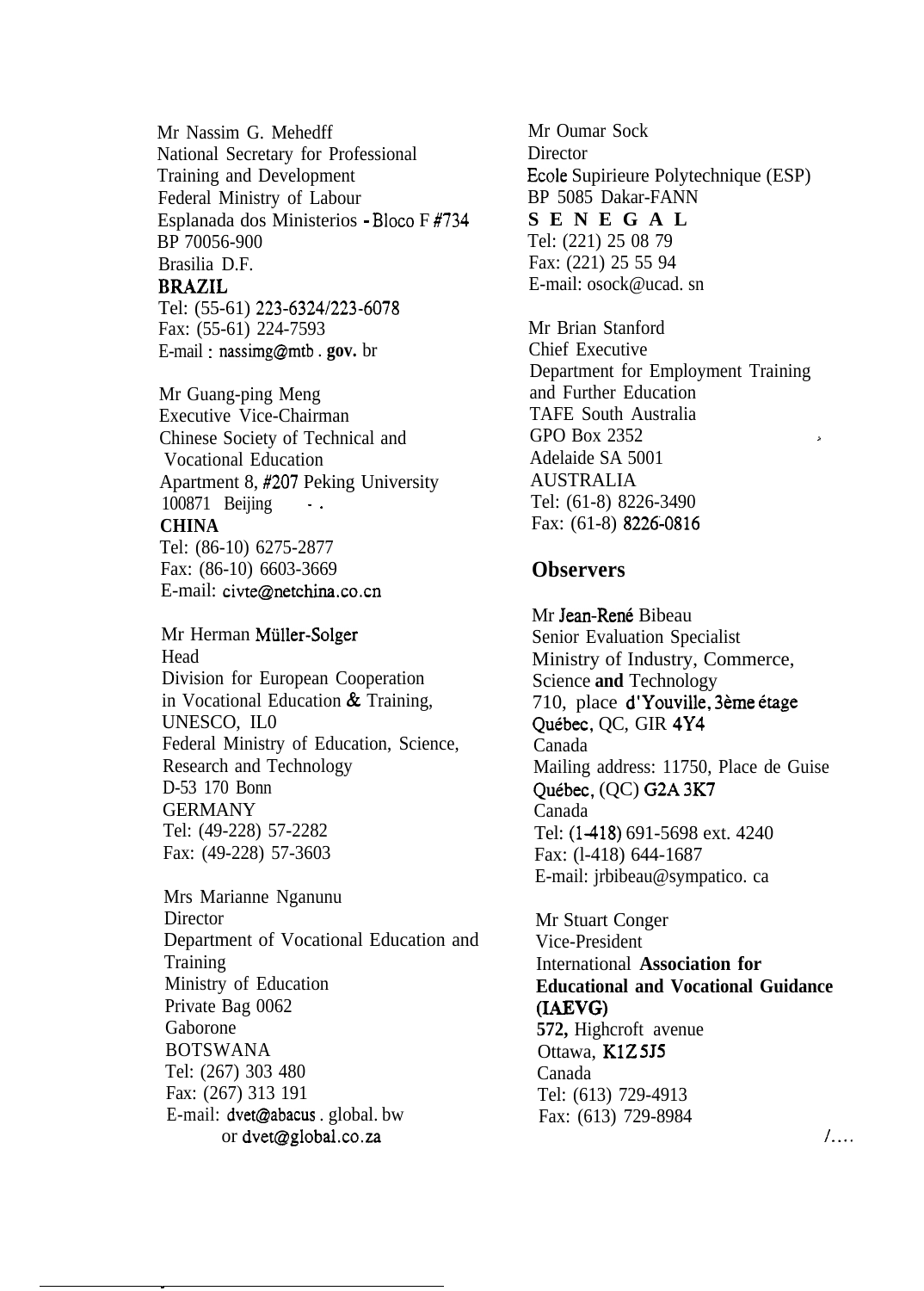Ms Jianhong Dong Second Secretary Permanent Delegation of the People's Republic of China to UNESCO 1, rue Miollis 75015 Paris France Tel: (33-l) 4.5 68 34 63 Fax: (33-l) 42 19 01 99

Mr Antonio Graziosi Deputy Director Training Department International Training Centre of the  $\overline{0}$ . II Corso Unitá d'Italia 125 10127 Turin Italy Tel: (39-l 1) 69 3611\_ . Fax: (39-11) 69 36348 E-mail: A.Graziosi@itcilo.it

Mr Nikolai Petrov Chief Technical Cooperation Team in Employment and Training International Labour Organisation (ILO) 4, route des Morillons CH-1211 Genève 22 Switzerland Tel: (22) 799-6915 Fax: (4 l-22) 799-8573

Mr Gregor Ramsey **Director** Tertiary Education Consulting Services 19A Gordon Street Mosman, NSW 2088 Australia Tel: (61-2) 9960 4147 Fax: (61-2) 9960 2082 E-mail: GREGOR.RAMSEY@s055.aone. net. au

Mr Hiroshi Yoshimoto First Secretary Permanent Delegation of Japan to **UNESCO** 1, rue Miollis 75015 Paris Tel: (33-l) 45 68 35 41 Fax: (33-l) 47 34 46 70

## UNESCO

Mr Colin N. Power Assistant Director-General for Education UNESCO 7, place de Fontenoy 75352 Paris 07 SP France Tel: (33.1) 45 68 10 47 Fax: (33.1) 45 68 56 26/27/28

Mr Andri Isaksson **Director** Division for the Renovation of Secondary and Vocational Education UNESCO 7, place de Fontenoy 75352 Paris 07 SP France Tel: (33.1) 45 68 11 65 Fax: (33.1) 45 68 56 22

Mr Hans-Wolf Rissom **Director** Bureau for Programme Co-ordination Education Sector UNESCO 7, place de Fontenoy 75352 Paris 07 SP France Tel: (33.1) 45 68 08 13 Fax:  $(33.1)$  45 68 56 26/27/28  $/ \dots$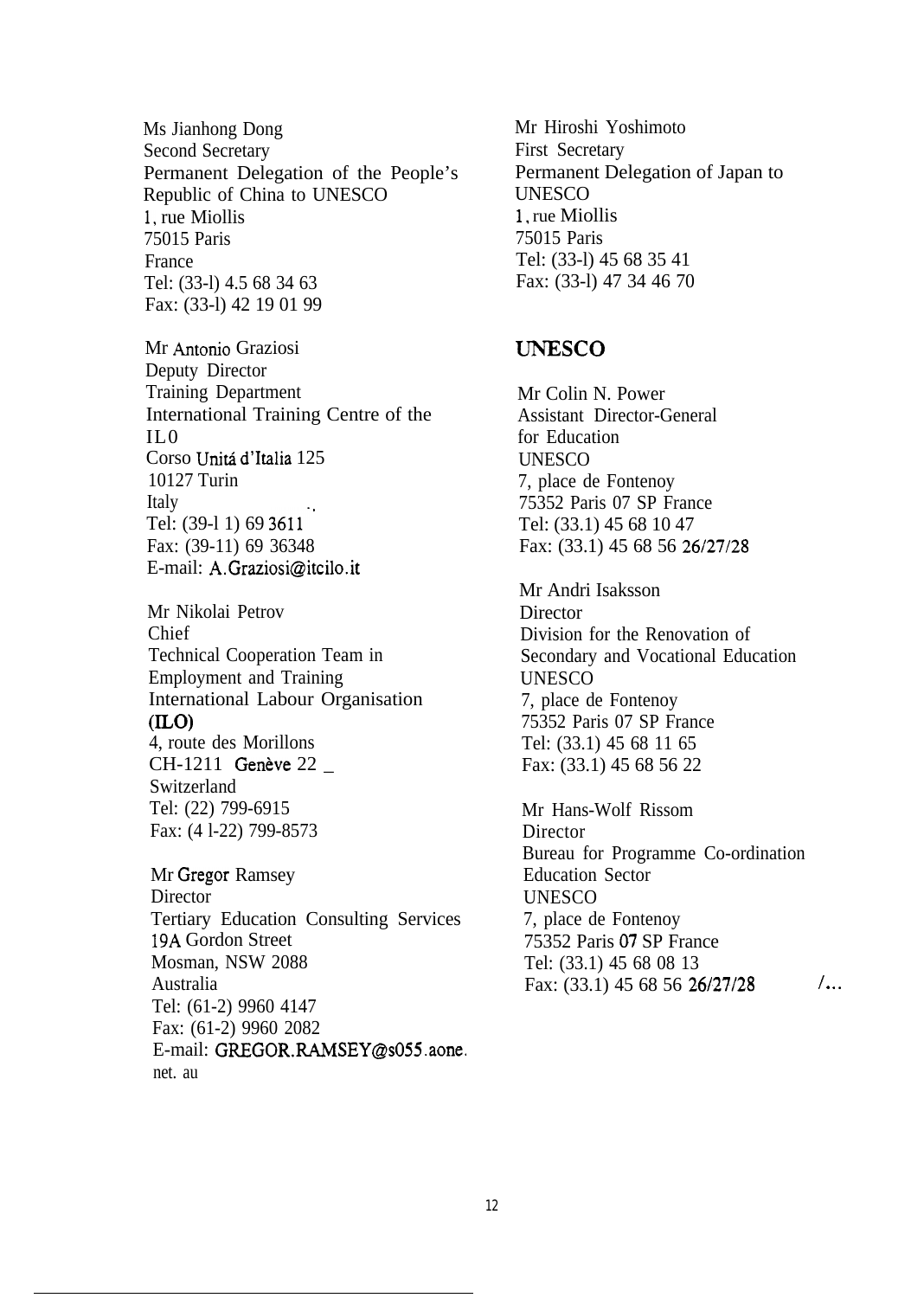Mr Qian Tang Chief Technical and Vocational Education Section Division for the Renovation of Secondary and Vocational Education **UNESCO** 7, place de Fontenoy 75352 Paris 07 SP France Tel: (33.1) 45 68 08 3 1 Fax: (33.1) 45 68 56 30 E-mail: **Q .** Tang@Unesco. org

Mr Hans Krönner Chief UNESCO/UNEVOC Fehrbelliner Platz 3 D- 10707 Berlin ... Germany Tel: (49 30) 86.49.15-O Fax: (49.30) 86 49 15 41 E-mail: uhber@Unesco.org or: Kronner@unevoc.b.shuttle.de

Mr Muhammad A. Qureshi Programme Specialist Technical and Vocational Education UNESCO Principal Regional Office for Asia and the Pacific 920 Sukhumvit Road - Box 967, Prakanong post office Bangkok 10110 Thailand Tel: (66.2) 391.0879 Fax: (66.2) 391.0866 E-mail: uhbk@unesco.org

Mrs Colette Arnold Programme Specialist Technical and Vocational Education Section Division for the Renovation of Secondary and Vocational Education UNESCO 7, place de Fontenoy 75352 Paris 07 SP France Tel: (33.1) 45 68 09 13 Fax: (33.1) 45 68 56 30

Mr. Sulieman Sulieman Programme Specialist Technical and Vocational Education UNESCO Regional Office for Education in the Arab States Avenue cite Sportive BP. 5244 Beirut Lebanon Tel: (961-1) 850013/14/15/75 Fax: (961-1) 824.854 E-mail: uhbei@Unesco. org

Mr Yong-Sik Yoon Programme Specialist Technical and Vocational Education Section Division for the Renovation of Secondary and Vocational Education **UNESCO** 7, place de Fontenoy 75352 Paris 07 SP France Tel: (33.1) 45 68 08 29 Fax:  $(33.1)$  45 68 56 30  $\ldots$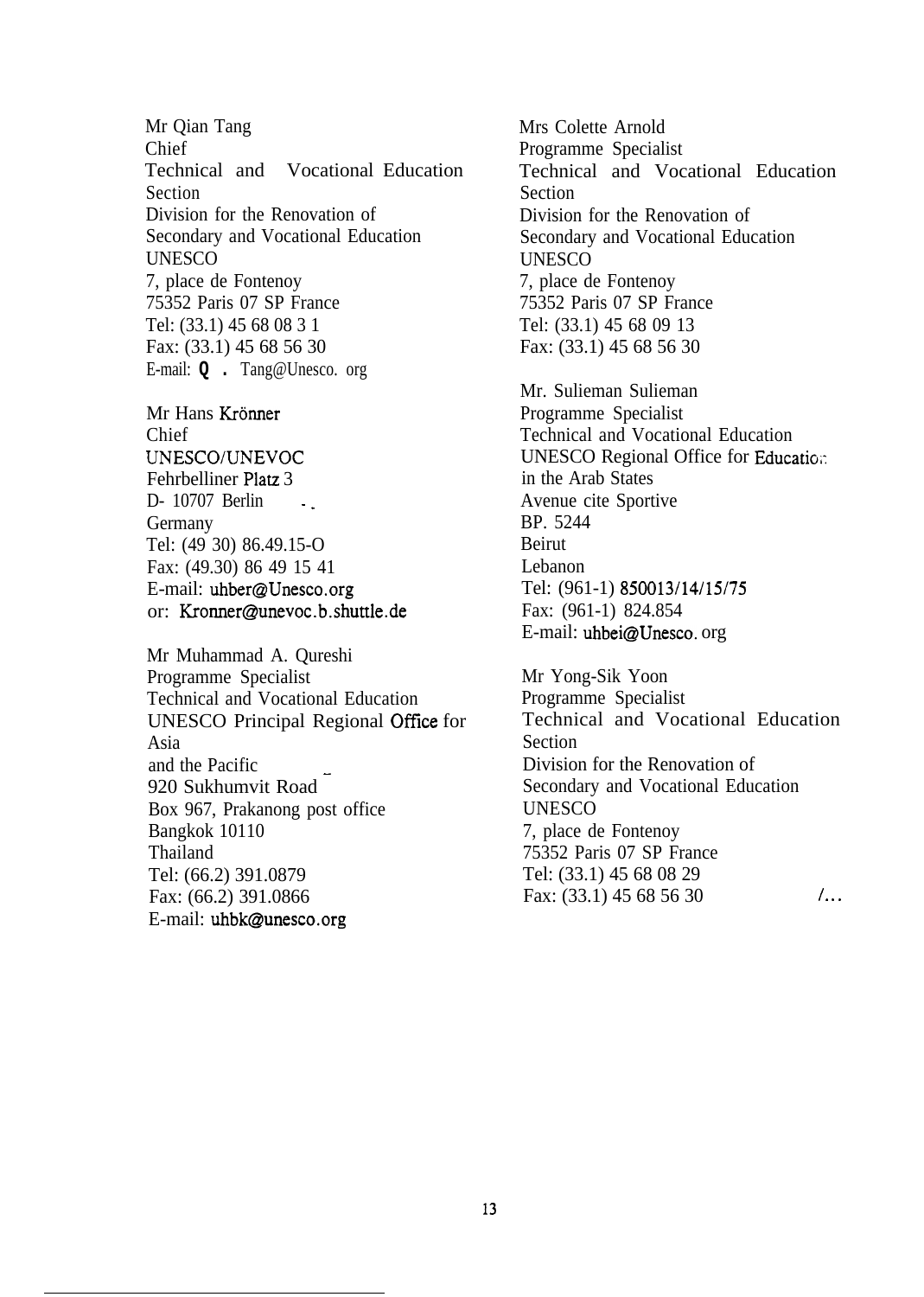.Mr Augustin Mariro Programme Specialist Technical and Vocational Education UNESCO Regional Office for Education in Africa 12, Avenue Roume Dakar Senegal Tel: (221) 23 50 82 Fax: (221) 23 83 93 E-mail: uhdak@Unesco.org

Mr Hiroshi Matsuzaka Associate Expert Technical and Vocational Education Section Division for the Renovation of Secondary and Vocational Education **UNESCO** 7, place de Fontenoy 75352 Paris 07 SP France Tel: (33.1) 45 68 15 13 Fax: (33.1) 45 68 56 30

Mr Alexander Dyankov **Consultant** Technical and Vocational Education Section Division for the Renovation of Secondary and Vocational Education UNESCO 7, place de Fontenoy 75352 Paris 07 SP France Tel: (33.1) 45 68 08 30 Fax: (33.1) 45 68 56 30

Mr Barry Hobart Consultant UNESCO/UNEVOC Fehrbelliner Platz 3 D- 10707 Berlin Germany Tel: (49 30) 86.49.15-O Fax: (49.30) 86 49 15 41 E-mail: uhber@unesco.org Ms Farida Gazdar **Secretary** Technical and Vocational Education Section UNESCO 7, place de Fontenoy 75352 Paris 07 SP France Tel: (33.1) 45 68 08 38 Fax: (33.1) 45 68 56 30 E-mail : F. Gazdar@Unesco . org

Ms Irene Odibo **Secretary** Technical and Vocational Education Section UNESCO 7, place de Fontenoy 75352 Paris 07 SP France Tel: (33.1) 45 68 08 34 Fax: (33.1) 45 68 56 30

Ms Kongit Guebre-Xabier **Secretary** Technical and Vocational Education Section UNESCO 7, place de Fontenoy 75352 Paris 07 SP France Tel: (33.1) 45 68 08 36 Fax: (33.1) 45 68 56 30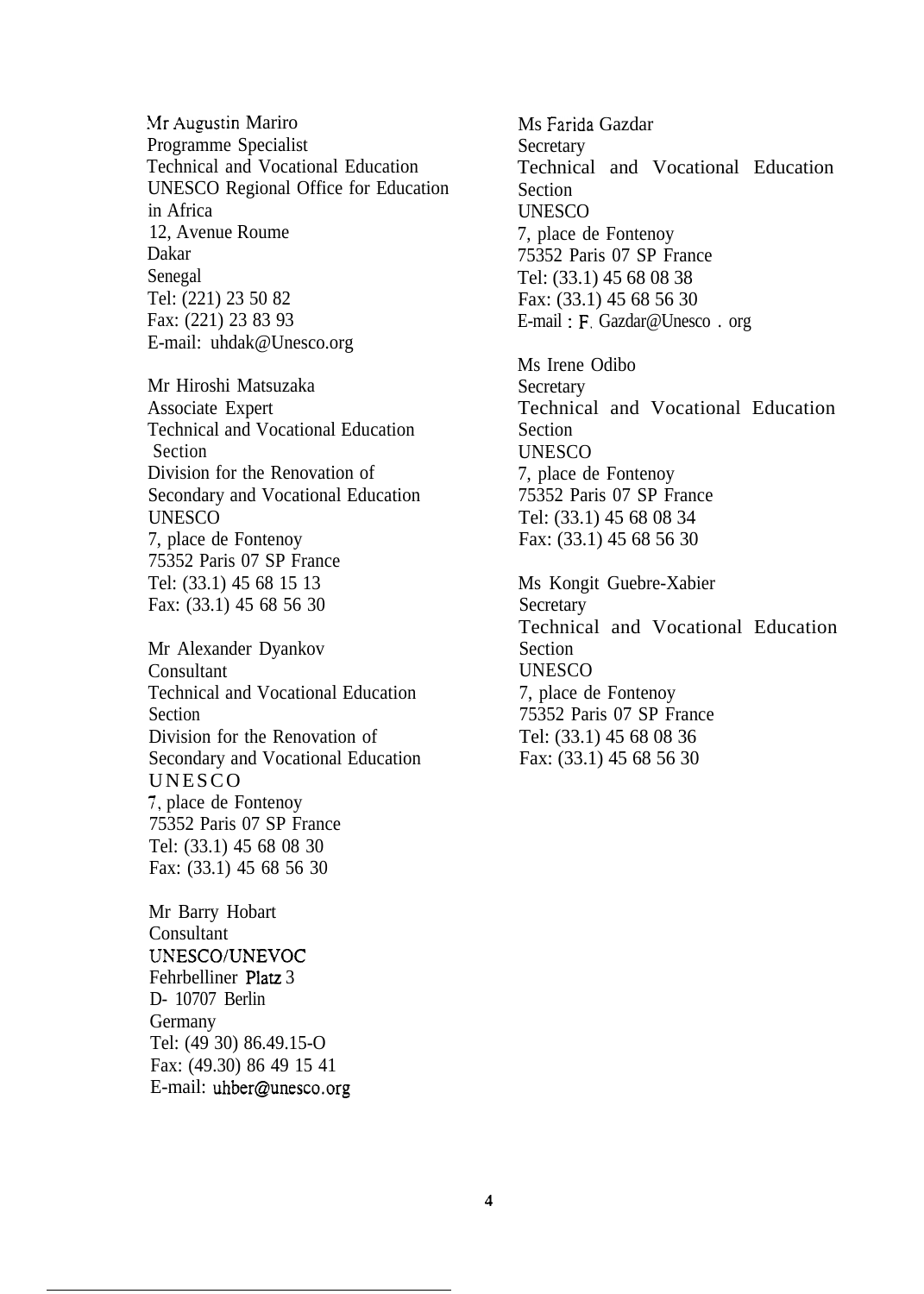Appendix II

# **UNEVOC: Summary of Achievements 19924996**

# **1. Introduction**

UNEVOC is UNESCO's International Project on Technical and Vocational Education. It was launched in 1991, aiming to enhance UNESCO's contribution to the development of technical and vocational education in its Member States.

After a slow start the Project has developed considerably well within the last few years. It has been recently evaluated by a group of external evaluators. Later in 1997, the General Conference of UNESCO will have to decide on the future of UNEVOC.

This may be the time to recall some of the achievements of the UNEVOC Project, from the perspective of the UNESCO Secretariat.

This brief paper does not attempt to reflect the whole range of activities undertaken within the framework of the UNEVOC Project since 1992. Such information is already available in the various regular UNEVOC progress reports. It is intended to highlight, however, some of the rational behind the various activities, and reflects some of the Project's main achievements.

# **2. The mandate of the Project and its limitations**

The mandate of UNEVOC has been determined in several resolutions adopted by the General Conference of UNESCO at its 26<sup>th</sup>, 27<sup>th</sup> and 28<sup>th</sup> session.

Three Programme Areas form the backbone of all UNEVOC activities:

- A. International exchange of ideas, experience and studies on policy issues;
- B. Strengthening of national research and development capabilities;
- **C.** Facilitating access to data bases and documentation and strengthening of the UNEVOC Network.

This mandate is not an all-embracing one. There are two dimensions of limitations which may be illustrated as follows:

- 0 It is within the mandate of UNEVOC to contribute to the definition of national policies on technical and vocational education in Member States and, to play a catalyst role in Member States' efforts to define such policies. It is not the mandate of UNEVOC, however, to determine policies to be implemented by Member States;
- 0 It is within the mandate of UNEVOC to strengthen national research. and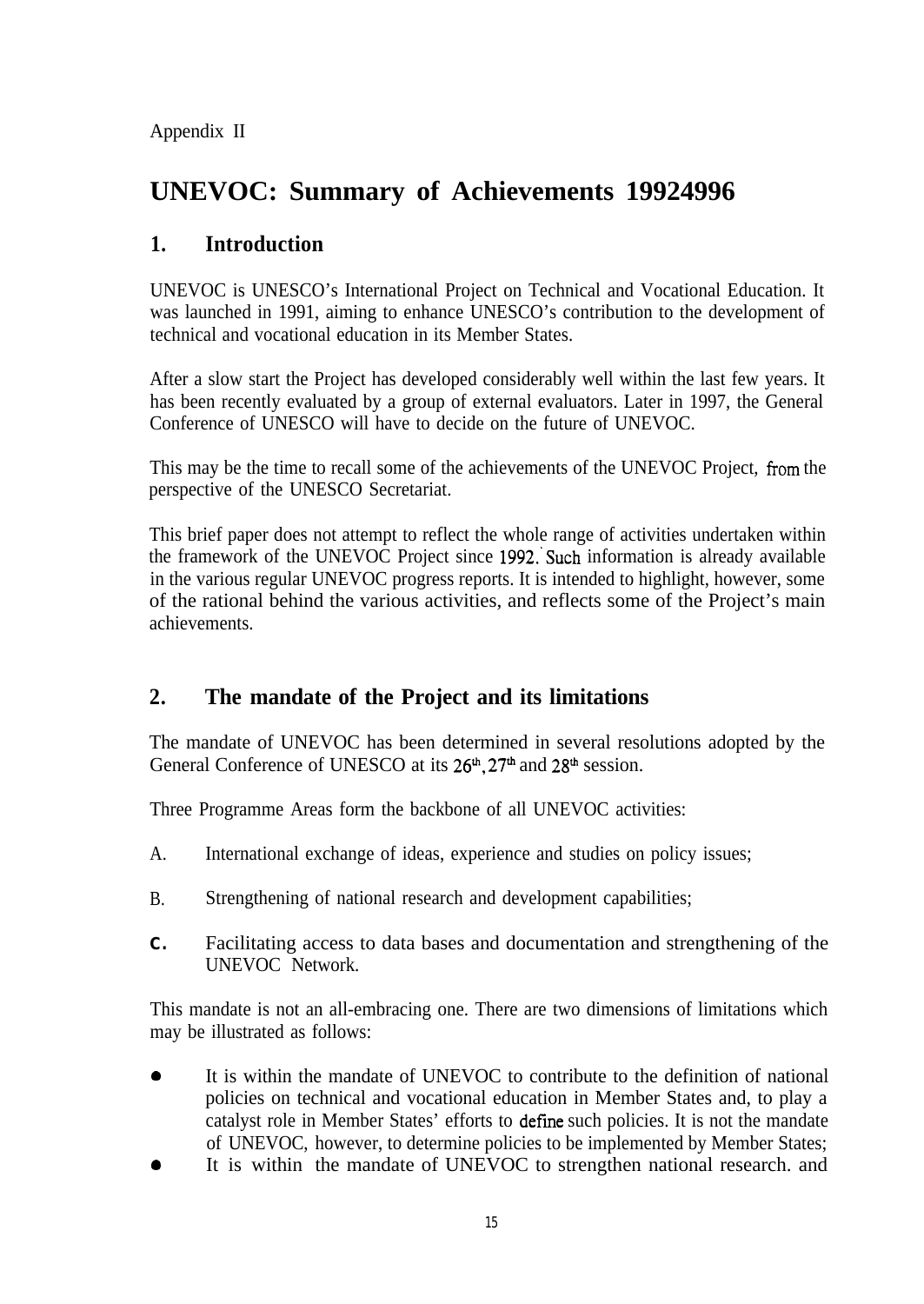development capabilities. through the dissemination of information and transfer of know-how as well as popularization of new methodologies in such fields as curriculum development, application of new training technologies, training and upgrading of teaching staff, etc. It is not necessarily the mandate of UNEVOC, however, to carry out research, to develop training technologies, to train teaching staff, or even to offer technical and vocational education programmes at a large scale.

Nevertheless, it should be noted that the experience and the intellectual potential that has been developed through the UNEVOC Project over the last few years would certainly allow UNESCO to step beyond the above limitations. This, however, would require to develop further the existing structures of UNEVOC.

#### 3. **Achievements**

#### 3.1 Programme **Area A: International exchange of ideas, experience and studies on policy issue**

A major concern of many Member States is to enhance the role, status and attractiveness of technical and vocational education within their education systems.

The strategy to promote this process through UNEVOC comprises several approaches:

- 0 To provide sufficient documentation on existing technical and vocational education systems in various countries, so as to stimulate international comparison and, eventually, to stimulate healthy competition. This has commenced already through some 35 country studies, as well as a number of regional syntheses;
- 0 To offer a platform for discussing various national policies and practices, for identification of the key factors that determine the role and status of technical and vocational education. This has been done through an international Consultation Meeting as well as during a number of UNEVOC meetings in the various world regions;
- 0 To initiate a number of significant international events that might be used as "attention-focussing events" to create international attention to and mobilise resources for technical and vocational education. Such examples are the preparations for a World Congress on Technical and Vocational Education (Republic of Korea, 1999), participation in EXPO 2000 (Hanover, Germany), the attempts to establish an "International Award for Technical and Vocational Education", and the cooperation in the development of the Fifth Theme (Adult Education and the Changing World of Work) for the Fifth International Conference on Adult Education (Hamburg, Germany, 1997).

During the past several years, UNEVOC also provided forums for many Member States to discuss important policy issues in technical and vocational education. In this connection, a series of international, regional and sub-regional conferences, seminars and workshops were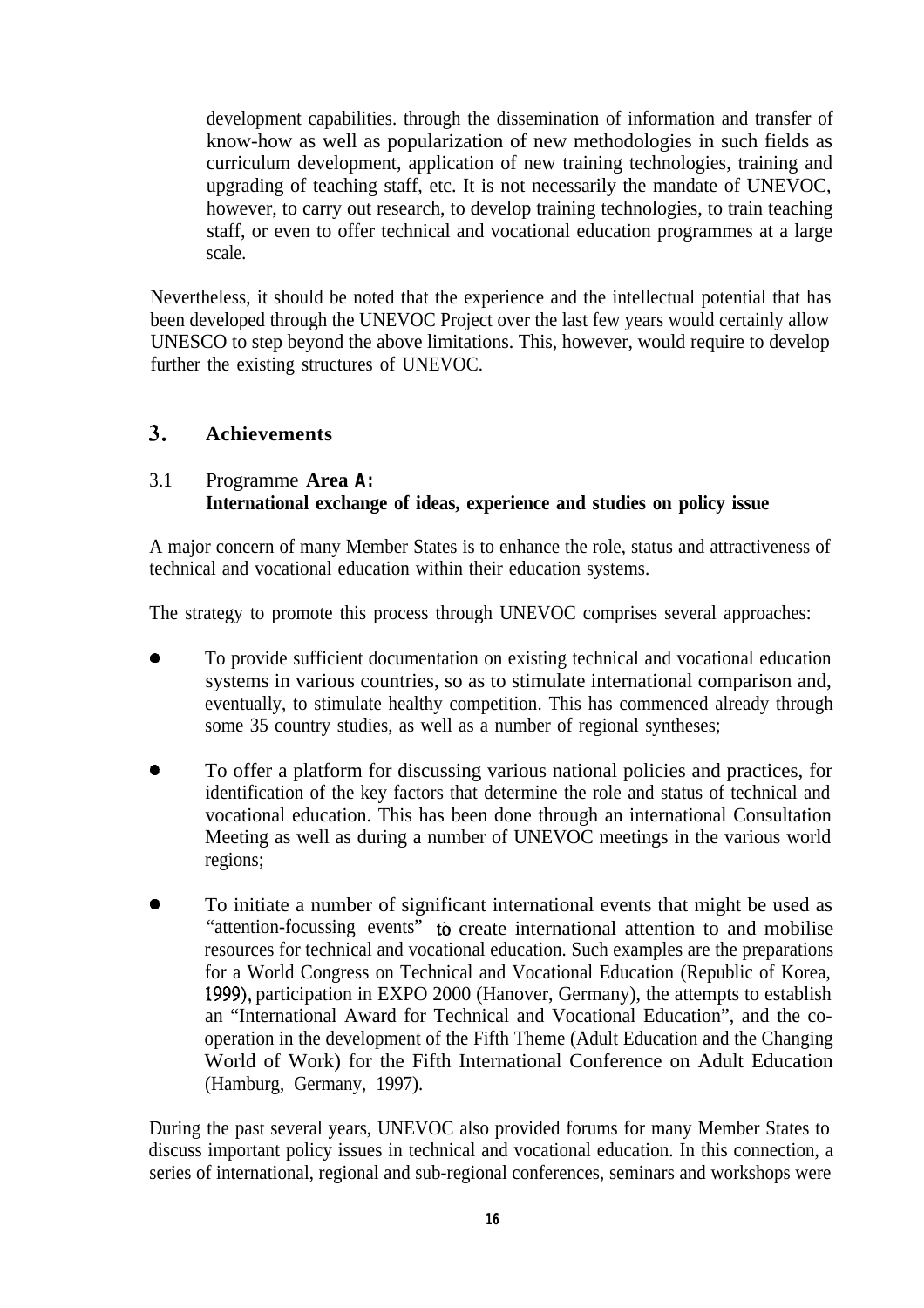organized on such themes as: linkage between technical/vocational education and the world of work, access of girls and women to technical/vocational education, role of technical/vocational education in rural development, new training technologies, training and upgrading of teachers/trainers, etc.

3.2 Programme Area B: Strengthening of national research and development capabilities

The major objective in this Programme Area is to assist Member States in developing their own capabilities in research, development, and policy definition.

An important strategy to achieve this goal is to mobilize resources available within the country itself. The world of work is considered as one of the major resources of information, know-how and expertise in the field of technical and vocational education. A series of studies were conducted in various regions on co-operation between educational institutions and the world of work. These studies were followed up by a number of international and regional seminars for key personnel from both technical and vocational education institutions .and the world of work. There has been significant feedback, in particular from Eastern African countries, concerning follow-up activities in the sub-region.

Methodologies of curriculum development are another major concern. The objective is to make specialists in Member States, particularly in the developing countries, familiar with appropriate methodologies, while at the same time initiating co-operation and division of labour among UNEVOC Centres at the international level. This has been done through an initial international workshop and subsequently through series of regional activities. Finally, sub-regional working groups started developing curricula on their own, with some input from Member States in the region. A good example is the Regional Project on Exemplar Curriculum for Entrepreneurial Skills for Small Business in Asia/Pacific, which has been co-sponsored by the UNEVOC Project and the Australian Government. The "Guide Book for Curriculum Development" that emerged from one of these sub-regional working groups is a visible product of the rewards of these efforts.

National and sub-regional training activities have been organized on topics that are important to the Member States in order to improve their capability in research and development in technical, and vocational education. Meanwhile, assistance have also been provided, at the Member States request, to formulate project proposals.

3.3 Programme **Area C:**

Facilitating access to data bases and documentation; strengthening the **UNEVOC** network

#### 3.3.1 Printed media

UNESCO has launched, through UNEVOC INFO, a world-wide newsletter on technical and vocational education. Initially, UNEVOC INFO was published in English and French only. However, following a request by the International Advisory Committee, and by many readers in the Arab region, Arabic edition was added in 1996. The UNEVOC INFO mailing lists serve several thousand recipients. The number of positive comments indicates the value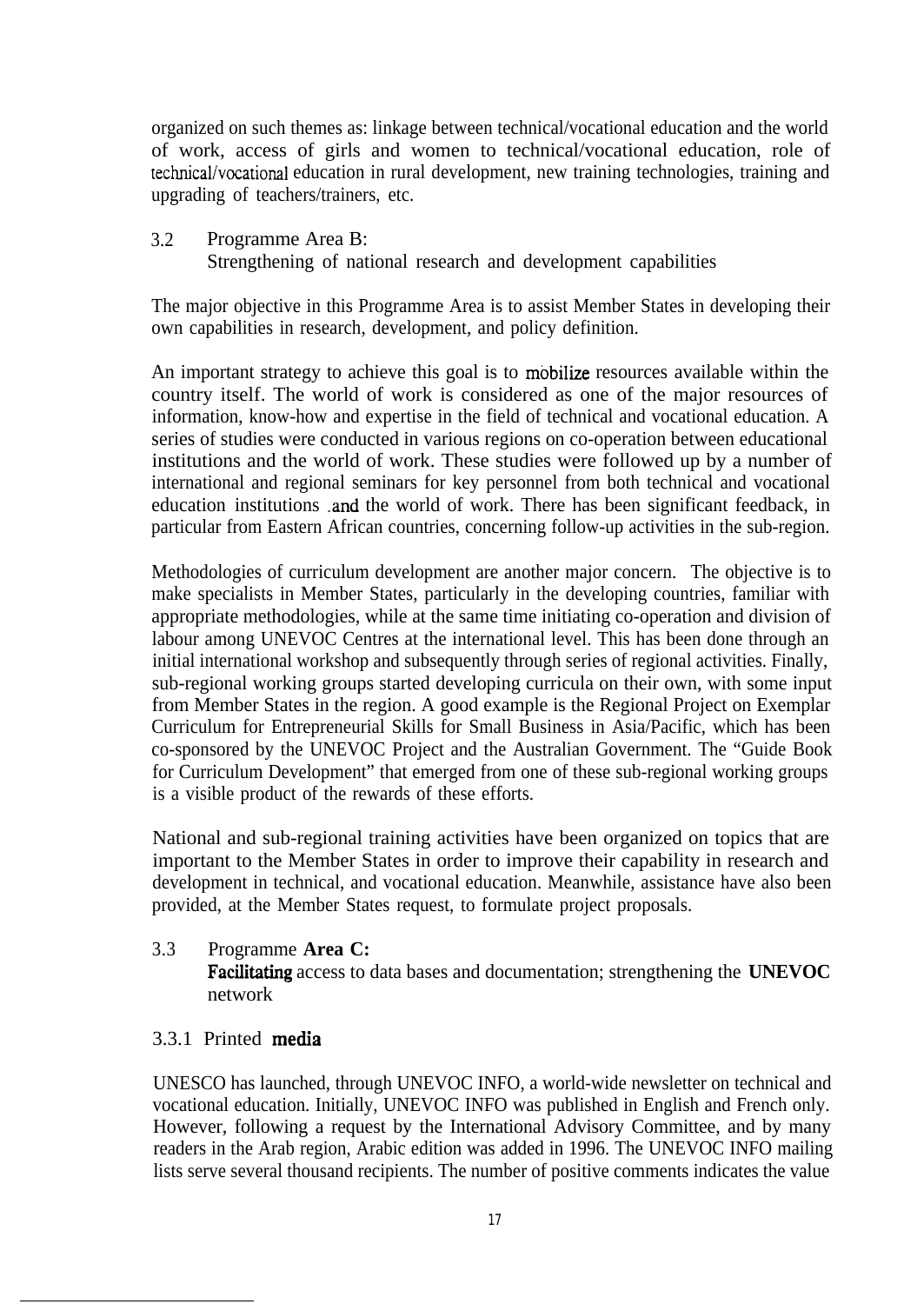of this periodical, particularly in less privileged areas where access to information on international developments in technical and vocational education is limited.

Since 1996, a comprehensive List of UNEVOC Publications has been available and updated several times a year. It now contains approximately 50 publications produced within the UNEVOC Project to date. Hundreds of requests for publications have been received and responded since this list has been distributed.

### 3.3.2 **Information and communication via the Internet**

UNEVOC was among the first programmes of UNESCO to offer information through the WorldWideWeb. Since the beginning of this initiative, the UNEVOC Web Pages have been viewed by a large number of interested parties. For example, the WorldWideWeb statistics for January 1997 give evidence that in this month alone users from more than three dozen countries - from Canada to Micronesia, from Bolivia to Zimbabwe - have viewed the UNEVOC Web Pages.

However, it has to be noted that access to this kind of communication is not yet available everywhere. There are restrictions of access as well as of funds available in many developing countries. One of the strategies of UNEVOC is therefore to improve access of its UNEVOC Centres to the Internet. To this end, several regional workshops/seminars were held or are in preparation in Asia/Pacific and African regions. A Feasibility Study on the same topic has been carried out on the Arab States.

A brochure titled "UNEVOC on the WorldWideWeb" has been disseminated, along with information on how access to this information is **available** even if no Internet link is locally available.

#### **3.3.3 Servicing and expanding the UNEVOC Network**

Enhancing international co-operation among the UNEVOC Centres is a major goal of the UNEVOC Project. This does not only require an initial effort to establish a network, but also a permanent effort to maintain the flow of information.

UNEVOC has established a world-wide network of national institutions actively involved in planning, research and development in technical and vocational education. The UNEVOC Directory now lists more than 140 focal points (UNEVOC Centres and UNEVOC Associate Centres) in some 100 Member States. Because of the variety of structures in technical and vocational education world-wide, these institutions are different in kind. They include national research and development centres, leading training institutions, relevant departments of Ministries of Education, etc. In addition, some regional and sub-regional mechanisms of co-operation have developed, based on the initiatives of UNEVOC. The "Guide Book for Curriculum Development and Adaptation" elaborated jointly by UNEVOC partners from Australia, Bangladesh, China, India, Malaysia, New Zealand, and Pakistan is a typical example of such co-operation.

The UNEVOC Directory, which is being updated 6-10 times a year is being used by many national, as well as international organizations, to keep in touch with relevant institutions.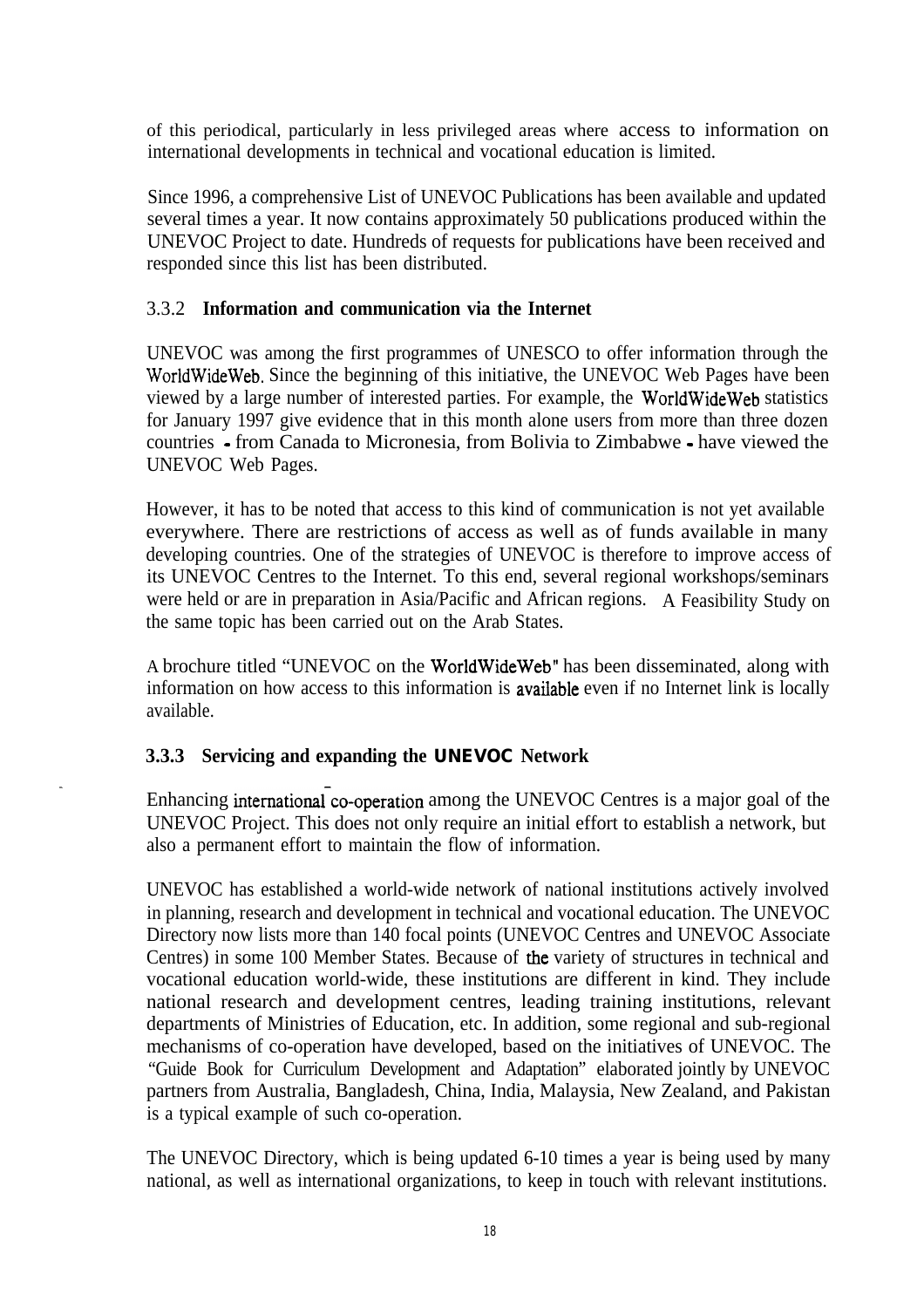Thus, it serves not only UNESCO and UNEVOC in a narrow sense, but helps some UNEVOC Centres to be linked with third parties as well.

A twinning initiative was launched in 1996 in which all UNEVOC Centres were invited to identify potential areas for co-operation and exchange of ideas and experience in particular areas of concern to be made with other interested parties, nationally, regionally, or internationally. The response has been most favourable and further efforts will be made when resources become available to establish concrete partnerships and extend the twinning arrangements around the world. The partnerships will not be confined to UNEVOC Centres alone, but will include other entities that may assist such Centres to further the general objective of UNEVOC, which is to strengthen technical and vocational education around the world.

## 4. General observations

#### 4.1 Technical **and vocational education within UNESCO's programme**

Ever since 1989 that included the adoption of the Convention on Technical and Vocational Education and a mandate to conduct a feasibility study on the establishment of an international centre for technical and vocational education, UNESCO Member States represented have unanimously supported UNEVOC and even asked for higher priority to be given to technical and vocational education in UNESCO's programme. This indicates that technical and vocational education is no longer considered marginal within UNESCO's education programme, but has received much more attention than before.

4.2 **UNESCO's** role among the various international agencies in technical and vocational education

In recent years, UNESCO has gradually been integrated into a number of mechanisms in international co-operation in technical and vocational education. Examples are:

- $\bullet$ Inclusion in the Working Group for International Co-operation in Vocational and Technical Skills Development;
- $\bullet$ Inclusion in the donor co-operation initiative by the European Training Foundation (ETF);
- $\bullet$ Regular consultations with the IL0 at operational level have been established:
- $\bullet$ The development of the Fifth Theme (Adult Education and the Changing World of Work) in the Fifth International Conference on Adult Education that include such international partners as the ILO, OECD and initiated by UNESCO.
- 4.3 UNESCO as a relevant and attractive partner for Member States in technical and vocational education

With UNESCO's new profile in the field of technical and vocational education, the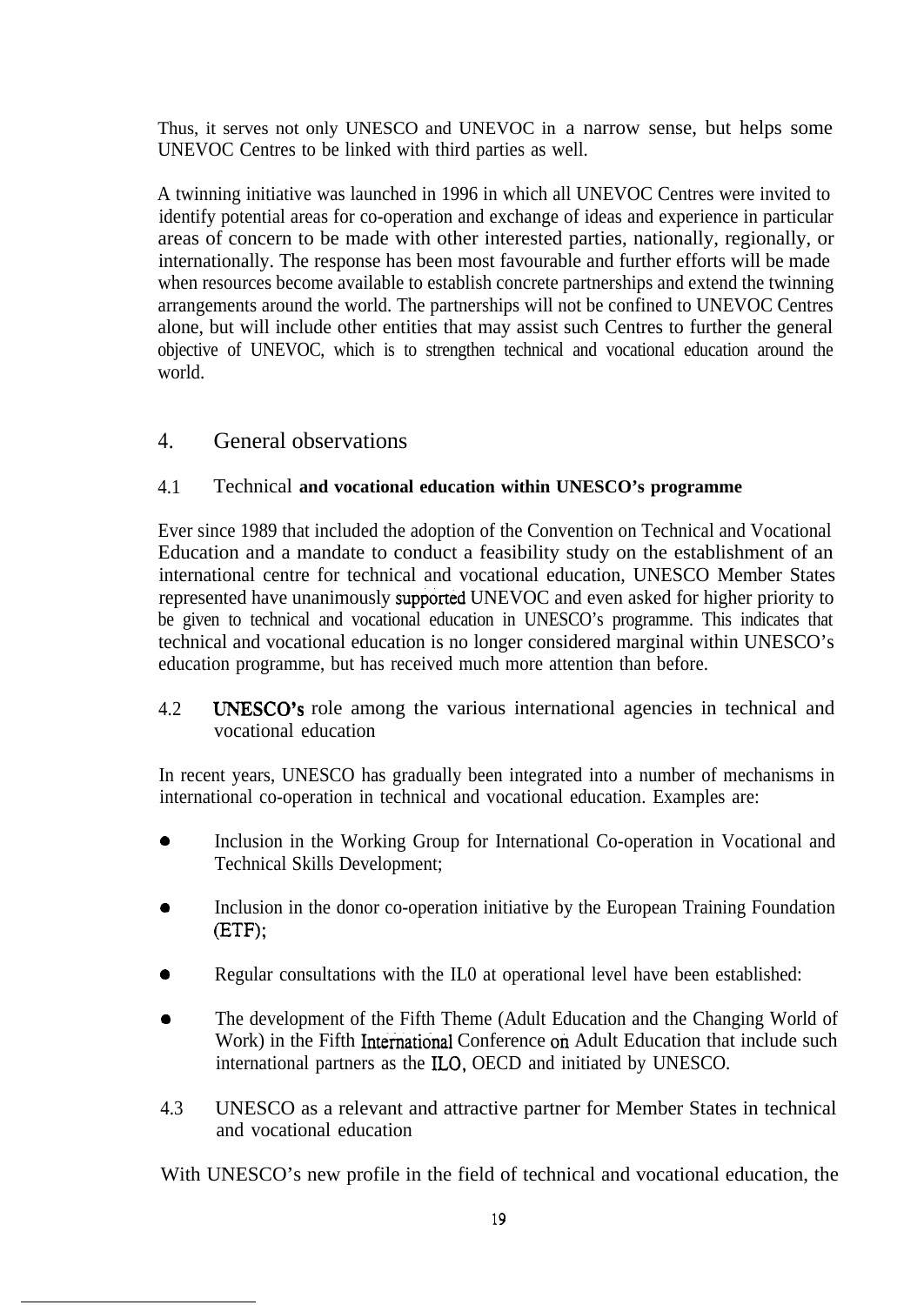Organization has apparently become a more attractive partner for Member States. UNESCO has been invited to cooperate in a number of national and international events in technical and vocational education:

- The Second International Congress on Technical and Vocational Education to be organised in the Republic of Korea in 1999;
- Expo 2000, to be held in Germany in 2000.

UNESCO has also been invited to give advice, support and consultancy services to many Member States in the field of technical and vocational education.

The UNEVOC Inventory records indicate that approximately 130 Member States have so far been involved in a variety of UNEVOC activities.

The UNEVOC Project has had a relatively short space of time in which to instigate and promote its charter to strengthen technical and vocational education around the world. However, a cursory analysis of its multifarious initiatives and activities will convince any sceptic of the strenuous efforts it has made to achieve such a goal. Time alone will reveal how successful these efforts have been.

\_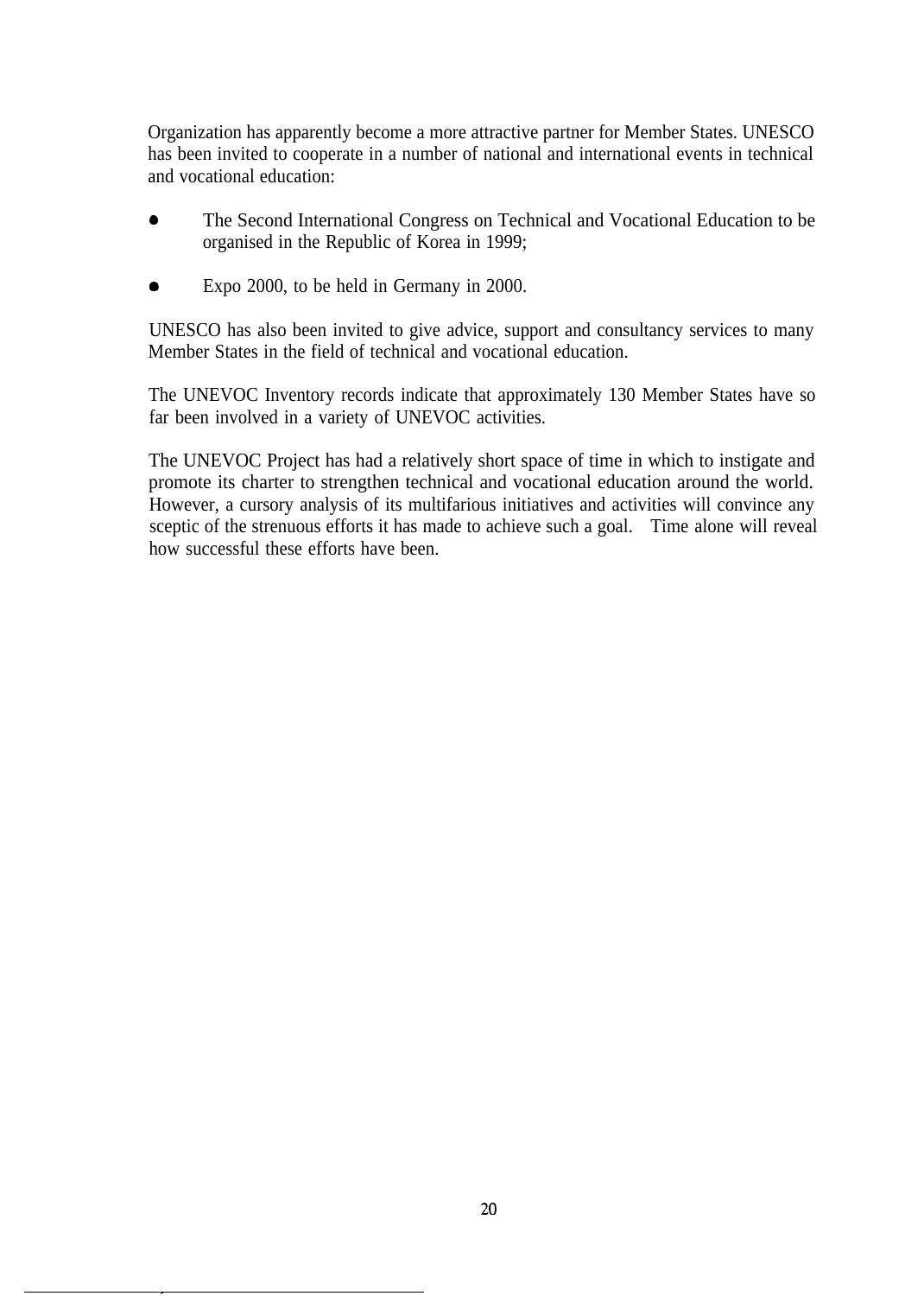Appendix III

# **UNEVOC:PROGRESS REPORT(1996-1997)**

## **Introduction**

.4fter three years of implementation, the UNESCO's General Conference decided at its 28th session that the UNEVOC Project should continue until the end of 1997 when the evaluation report on the first phase of the Project's activities has been completed and submitted to the 29th session of the General Conference for its consideration. The Government of Germany has generously agreed to continue its financial contribution to UNEVOC for the period of 1996-1997. The agreement between UNESCO and the German Government on the UNEVOC Project has therefore been extended to cover the 1996-1997 biennium.

This report summarizes the UNEVOC activities undertaken by the UNESCO Headquarters (Section for Technical and Vocational Education), the UNEVOC Implementation Unit in Berlin (IUG) and the four UNESCO Regional Offices for Education, during the biennium 1996-1997.

#### Programme Area A:

International Exchange of Ideas, Experience and Studies on Policy Issues

UNEVOC activities in this programme area focus on the following issues corresponding to the needs of Member States:

- Raising the status of technical and vocational education;
- *0 Lifelong and recurrent technical and vocational education;*
- <sup>l</sup> *Orientation of education towards the world of work (career education);*
- *0 Technical and vocational education for rural development;*
- Linkage between technical and vocational education institutions and industry.

#### International Award

Efforts have been made, in co-operation with private sponsors, to establish an International Award with a view to improving the image and status of technical and vocational education through attention-focusing events. Q-Associations (Germany) have reaffirmed their interest and willingness to identify sponsors for such an award. As UNESCO procedures for such an award are rather complicated, a dual strategy might be envisaged: a less formal award that might be granted in 1997, while a more formal award could be established at a later date.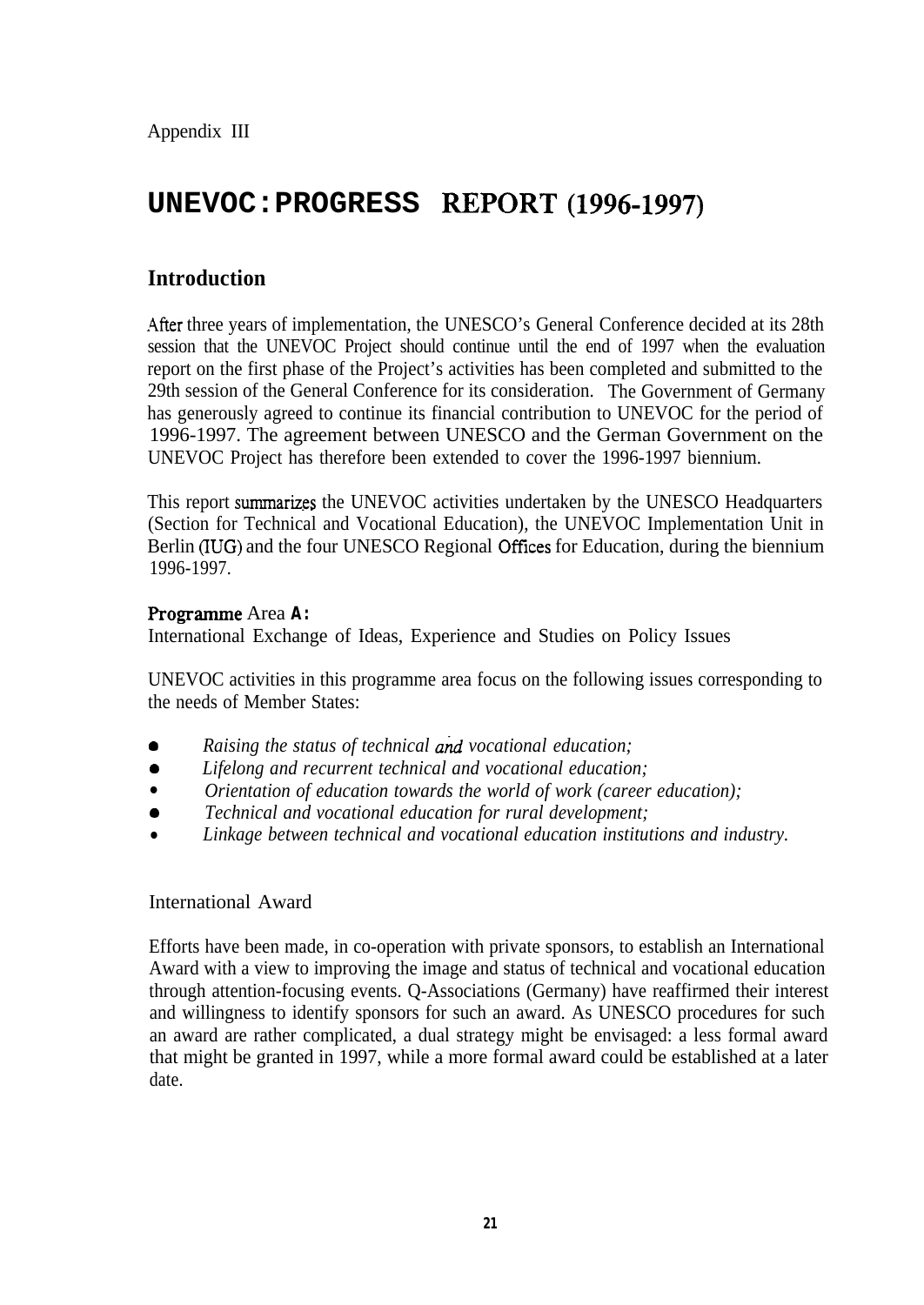#### Regional meetings

It has been foreseen to organize meetings in 1997 in various regions to examine approaches to improve the quality of and raise the status of technical and vocational education, and to identify strategies for making technical and vocational education more relevant to socioeconomic development in the 21st century.

#### *Europe*

The resources for a European regional meeting have been reallocated to organize the Fifth Theme *Adult Education and the Changing World of Work* of the Fifth International Conference on Adult Education (CONFINTEA V), Hamburg, 14-18 July 1997. IUG has been actively involved in the preparatory work for this conference.

A working-group meeting will be organized in Moscow from 24-28 March 1997 by the Russian National Commission for UNESCO and the International Centre of Educational Systems in Moscow, on the theme *Legal and Economic Support of Continuing Technical and Vocational Education-and Training.* The objective is to prepare a Conference foreseen at the end of 1997 on *Development of Continuing Technical and Vocational Education and Training in actual Socio-Economic Conditions.*

A sub-regional workshop for five Central European Countries will be held in Budapest from 8-12 March 1997. The objectives of this workshop "TVE at the crossroads?" are to study the tendencies and perspectives of TVE and its connection with employment, to strengthen sub-regional co-operation in the area of learning and training for young people, in accordance with the resolution of the *European Symposium on Technical Education and Vocational Training in Countries in Transition* (Toulouse, UNESCO, 1995).

#### *Asia/Pacific*

A *"Regional Workshop on Strengthening Infwstructures for Policy Development in Asia ana' the Pacific*" was held from 11-15 November 1996, in Melbourne, Australia. Framework for strengthening infrastructures for policy development and implementation of TVE for economic development in Asia and the Pacific was discussed.

An "Expert Group Meeting on Major Issues in **TVET** to make it more relevant to socio*economic development in Asia and the Pactjic"* will take place from 24-28 March 1997 in Beijing, China.

#### *Arab States*

A *"Symposium on Vocational Guidance and Counselling"* was organized from 5-8 August 1996 in Amman, Jordan. The role of UNEVOC Centres/Associate Centres and the vocational guidance and counselling for orientation toward vocational education at the secondary level were discussed.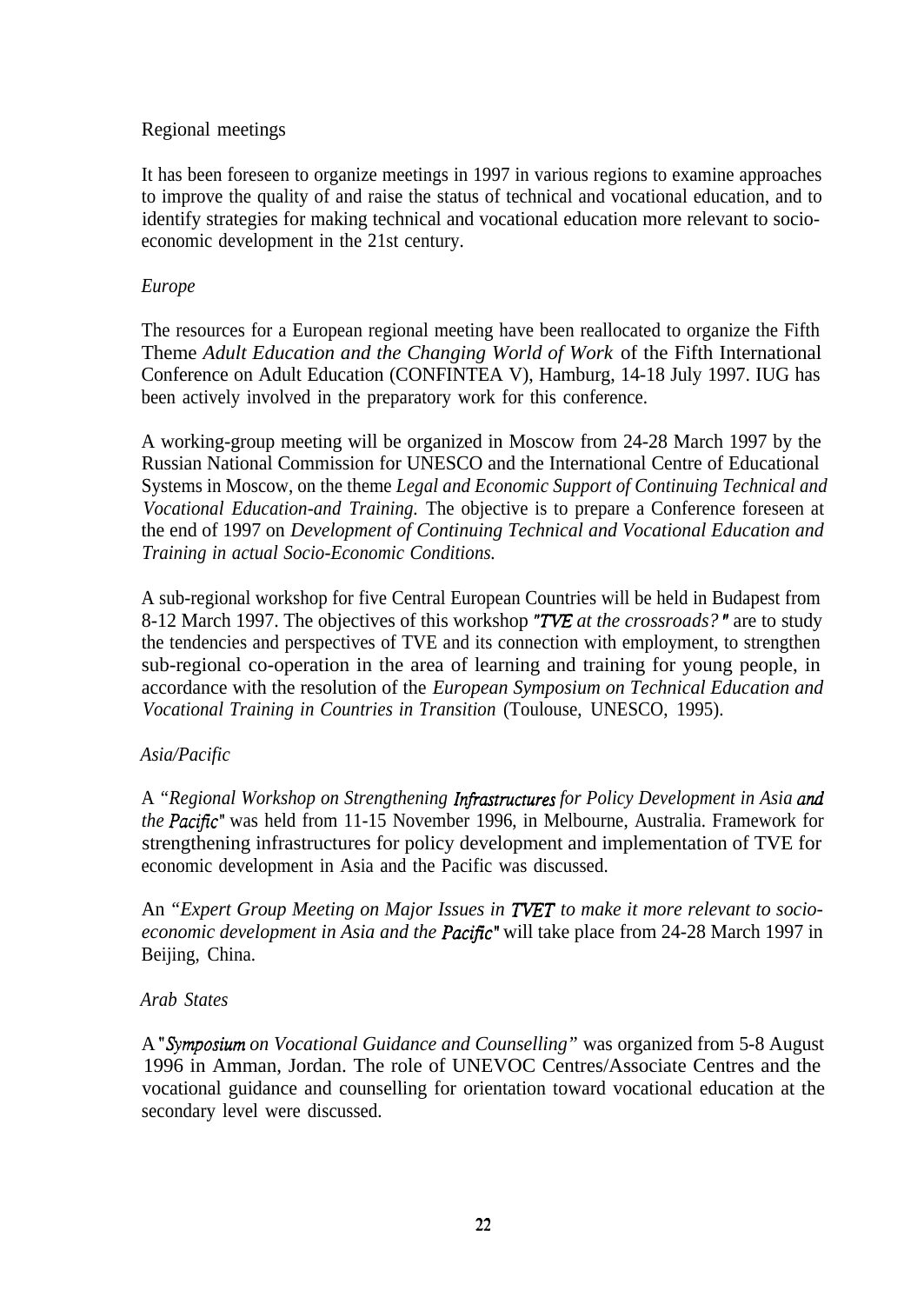*A* "Symposium on linkage of TVE to the World of Work" was held from 18-2 1 November 1996 in Beirut, Lebanon. The participants exchanged experiences in fostering the linkages of TVE to the world of work.

A *"Forum on the Basis of establishing Vocational Centres in Poor Societies"* was organized from 14-18 December 1996 in Kuwait. The forum addressed those issues concerning management of vocational education institutions such as coordination of activities, financing of programmes and marketing of production.

#### **International Congress on Technical and Vocational Education**

The Government of the Republic of Korea has officially announced their intention in hosting the Second *International Congress on Technical and Vocational Education in the* year 1999. This event, a follow-up to the *first International Congress on the Development and Improvement of Technical and Vocational Education* held in Berlin in 1987, will review the achievements in technical and vocational education during the past decade and identify future orientations for the new century. Preliminary discussions took place in Spring 1996 between UNESCO and.the authorities of the Republic of Korea. Discussions also took place with IL0 for their participation in this event.

Contact has also been made with the organizers of the EXPO 2000 in Hannover, Germany on the organization of a major international conference on technical **and** vocational education in co-operation with UNESCO in the year 2000, as part of the universal exposition.

### **World Education Report**

It has been discussed with the relevant Unit in UNESCO that, in the next issue of the World Education Report, to be published in 1998 (main theme: Teachers Training), a chapter will be dedicated to *"Training of teaching personnel in technical and vocational education and training ". -*

#### **International Seminar on Delivery Patterns for Technical and Vocational Education in** Rural Areas

*An International Workshop on Technical and Vocational Education for Rural Development: Delivery Patterns* was held in Ottawa, Canada, from 17-20 September 1996, in collaboration with the Association of Canadian Community Colleges (ACCC). Government officials and specialists responsible for rural vocational education programmes from eleven countries participated in this event. Trends and successful delivery patterns of TVET in rural areas were discussed in detail. Future strategies in this regard and recommendations to the governments of Member States were formulated. The final report of this meeting is available and a summary of discussion and the fmal recommendations has been published in UNEVOC INFO N" 9.

#### **Non-formal vocational training for unemployed young men and women**

To deal with the problem of growing unemployment and disenchantment among young people, in Nepal a pilot project to assist the government in establishing a vocational training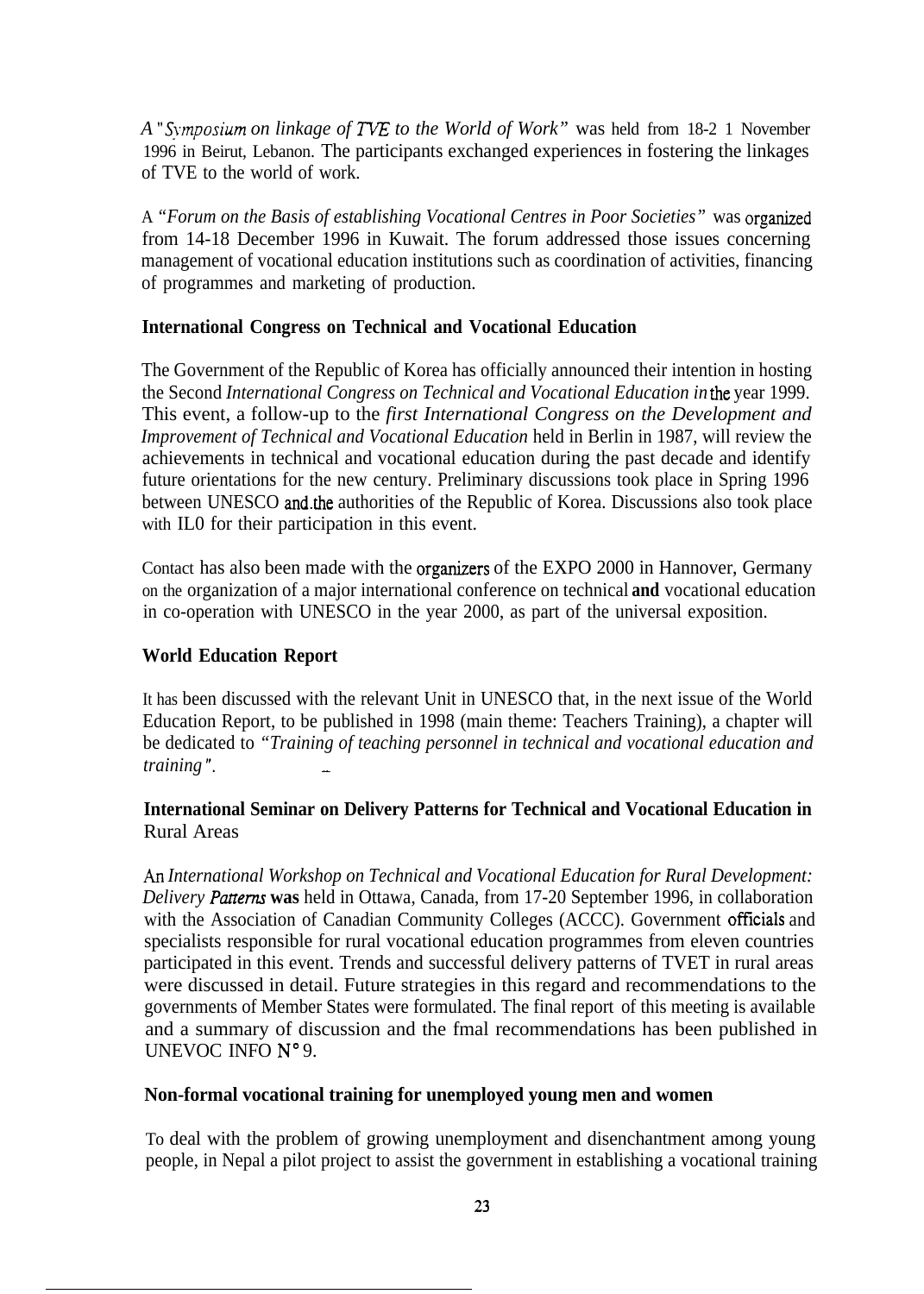centre/polytechnic was launched. A project identification mission was fielded to carry out a feasibility study in March 1996, and the experimentation led from July to December 1996 was assisted by a twinning arrangement with an Australian institution of TAFE (a UNEVOC Centre).

In the Arab States Region, UNEVOC Centres in Algeria, Egypt, Lebanon, Yemen and Palestinian Authority have launched the implementation of a special project on enhancement of learning and training opportunities for youth in the Arab States (national need assessment studies in 1996 and a workshop on document development and mechanisms for implementation will be held in March 1997).

#### **International Experts Meeting on the Promotion of Linkage between Technical/Vocational Education and the World of Work**

An *International Experts Meeting on the Promotion of Linkage between Technical/Vocational Education and the World of Work* took place from 3-6 February 1997 in Tokyo, Japan. The Government of Japan co-sponsored this event. The discussions of this meeting concentrated- on the impact made by the new environment: a) globalization of economy and education, and b) application of new training and information technologies. A set of recommendations were formulated and submitted to UNESCO for further actions.

#### **School-run enterprises**

Efforts have been made to identify suitable examples of successful practices of management and financing of technical and vocational education institutions through the concept of school-run enterprises, where learning and production are being combined.

#### Programme **Area B: Strengthening National Research and Development Capabilities**

Taking into account the diversified situations in various countries and regions, the UNEVOC Project has focused on the following areas:

- 0 *Providing equal access of girls and women to technical and vocational education;*
- Methods of **staff** development;
- *Development of national technical and vocational education policies and systems;*
- *0 Promotion of the linkage of technical and vocational education with the world of work;*
- <sup>l</sup> *Methods of curriculum development.*

#### **Follow-up of the Beijing Conference**

Pilot projects for enhancing access of girls and women to science and technology education, are being conducted in Bahrain and Tunisia. A round table on the subject will be arranged for national/regional action plans as a result of the case-studies and the identified needs (Amman, March 1997).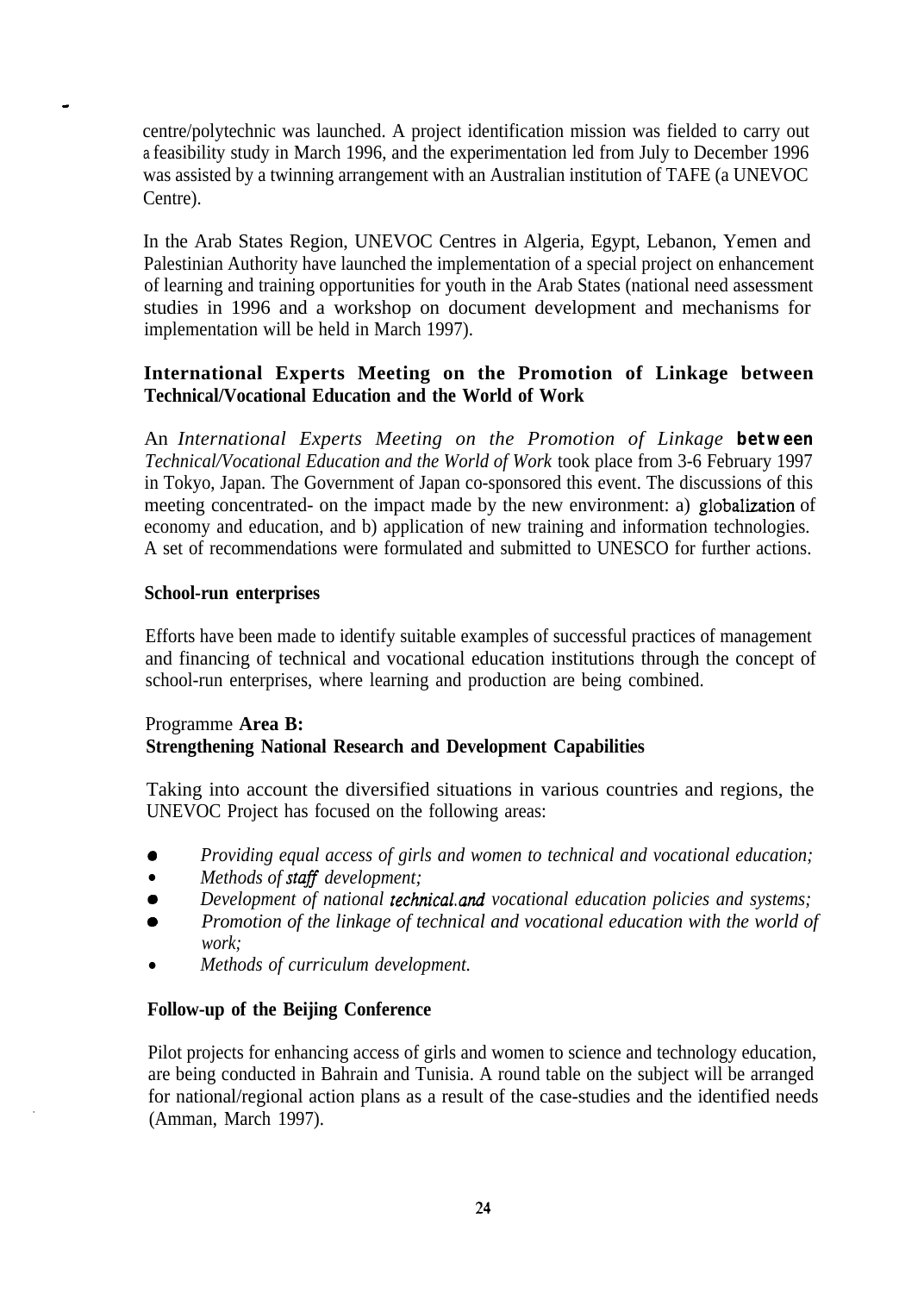In Africa, a national training seminar for policy-makers to enhance their awareness towards the gender issue in TVET is being foreseen in Tanzania in 1997.

#### **Special Project: Scientific, Technical and Vocational Education of Girls in Africa**

This Special Project (1996-2001) is designed so as to promote gender-inclusive policies and their implementation, and to assist in revising school-based programmes and activities to enhance public awareness. The synthesis of the information collected under the current assessment phase (through national surveys in 23 countries which are being conducted) will serve as background information for two sub-regional meetings in 1997 (Zimbabwe and Côte d'Ivoire). Following this advocacy phase, grass-root level activities will be initiated in selected countries, including a series of workshops for renewal of curricula, teacher training, and materials development, in collaboration with relevant local NGOs, teacher associations, and technical teacher training institutions.

#### **National policy definition for technical and vocational education**

To assist African Member States' efforts in development of broad-based national policies for technical and vocational education, a sub-regional seminar on the development of such a national policy framework is being prepared and will be held in Nairobi, Kenya, in the first half of 1997, in collaboration with the Ministry of Research, Technical Training and Technology of Kenya.

#### **Co-operation between educational institutions and enterprises**

As a follow-up to a UNEVOC seminar on the same topic which took place in Berlin during the previous biennium, a *Sub-Regional Seminarfor Key Personnel on Co-operation between Educational Institutions and Enterprises in Technical and Vocational Education,* was held in Ouagadougou, Burkina Faso, in March 1997.

#### **Development and adaptation of technical and vocational education curricula**

To provide opportunities to technical and vocational specialists in the developing countries to be famiharized with the current trends and innovations in TVE curriculum development, several regional and national activities were organized:

A Core Monitoring Group has been established in the Asia-Pacific Region to monitor and evaluate the implementation and adaptation of an Exemplar Curriculum for Entrepreneurial Skills in Small Business. A meeting of this group was organized in Beijing, China, from 17- 21 June 1996. The exemplar curriculum is being used on the trial basis in several countries in the region.

In Africa, a regional consultation meeting on curriculum design for vocational training of school drop-outs was organized in Lomé, Togo, from 28-31 May 1996.

A sub-regional symposium on development of TVE curricula and programmes was held inAmman, Jordan, from 16-17 September 1996.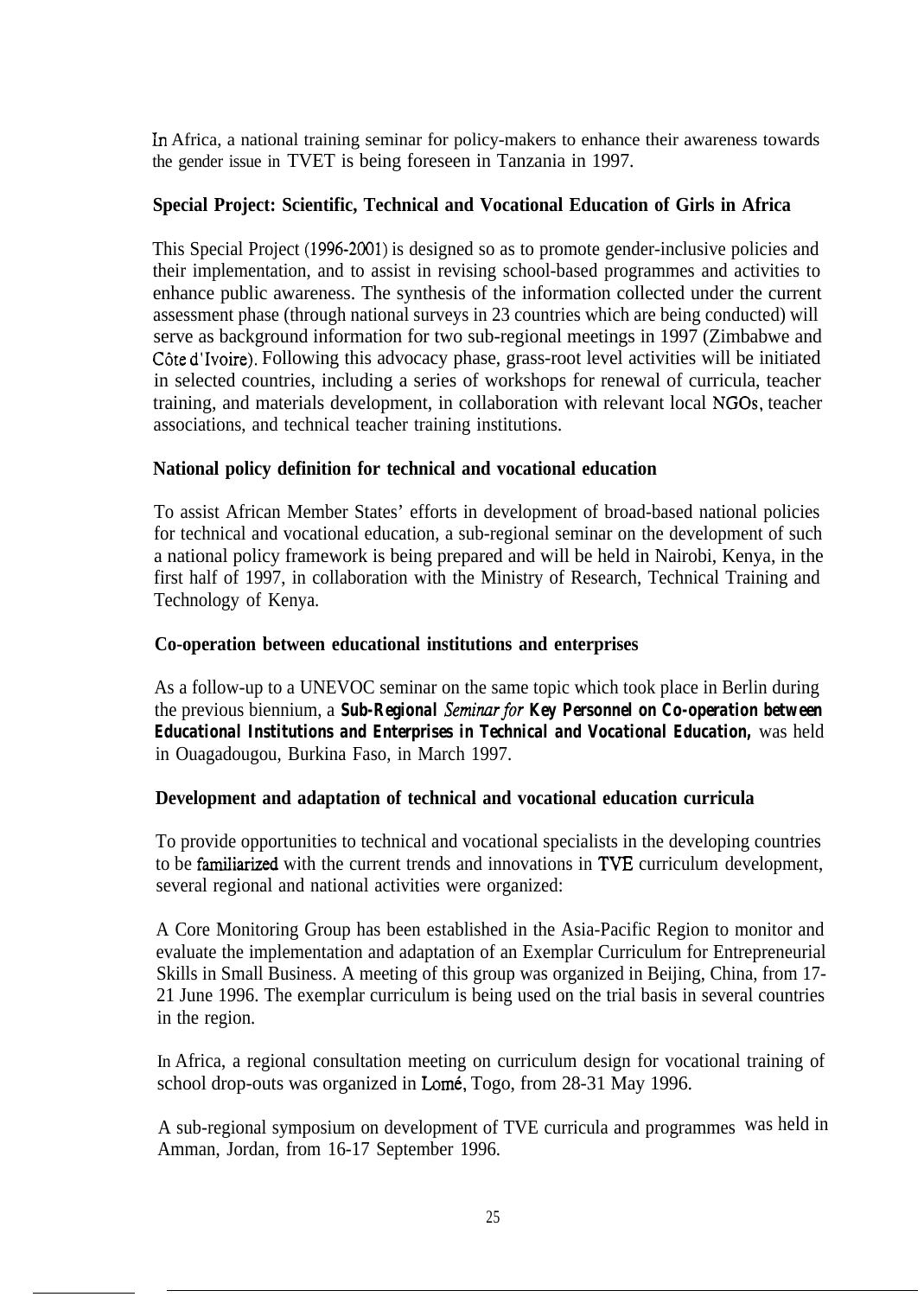A project proposal for Azerbaijan was developed, now included in the UN Inter-Agency Humanitarian Appeal for the Caucasus. It includes national training workshops on the development and adaptation of curricula.

#### **Training of teachers and trainers in technical and vocational Education**

A UNEVOC regional expert meeting on that topic was held in Abu Dhabi, United Arab Emirates, from 24-27 March 1996. Participants from 10 Member States and four regional and international organizations attended the meeting.

A regional expert group meeting for Asia and the Pacific was held in Islamabad, Pakistan (13-17 October 1996). A "Guidebook for Technical and Vocational Education Teacher Education Curriculum Development and Adaptation" was produced.

An *International Round Table on Training of Teachers/Trainers in TVE* which will take place at Curitiba, Brazil, from 7-11 April 1997 is being prepared. This event will review the challenge posed by the current social, economical and technological development on TVE teachers' training -and suggest the future strategies to improve the staff development.

#### **Technical assistance to Member States**

Technical assistance was provided to many Member States, at their request, through staff advisory missions, including Azerbaijan, Bosnia, Haiti, Herzegovina, Lebanon, Nepal, Republika Srpska, Tanzania, the United Arab Emirates, etc.

#### **Co-operation with other organizations**

A consultation meeting was held at the IL0 Headquarters in Geneva in early November 1996, between staff of UNESCO and ILO. Both sides agreed to strengthen co-operation in the field of technical and vocational education and training. Joint activities in this field will be organized, including preparatory work for the Second *International Congress on Technical and Vocational Education (1999).*

IUG represented UNESCO at the International Workshop on Donor Co-ordination held by the European Training Foundation in Turin from *6-7* June 1996, and in the Working Group for International Co-operation in Vocational and Technical Skills Development, in Frankfurt, Germany, from 25-26 November 1996.

#### **Programme Area C: Facilitating Access to Data Bases and Documentation; Strengthening the UNEVOC Network**

Activities in this programme area aim at:

- 0 *enhancing UNESCO's clearing* house *function in technical and vocational education;*
- <sup>l</sup> *further developing UNEVOC network.*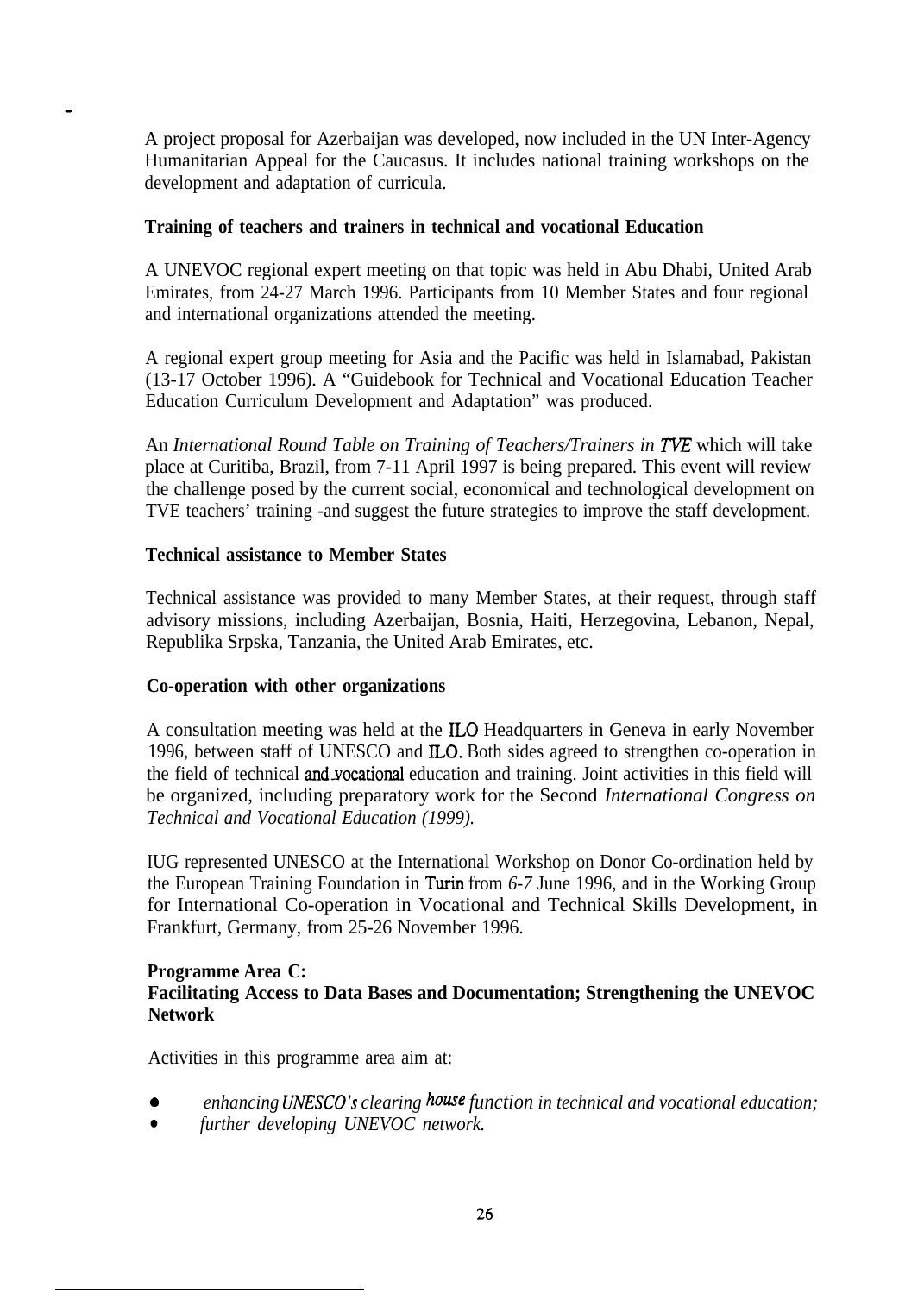#### The **LNEVOC INFO**

During this biennium, 4 issues of UNEVOC INFO  $(N<sup>o</sup>6, 7, 8$  et 9) have been published in both English and French. Starting from the  $N^{\circ}$ 7, the Arabic version of UNEVOC INFO has been reproduced by UNESCO Beirut Office.

For each issue, approximately 3,000 copies were sent to all Member States by the Headquarters while UNEVOC Berlin maintains a mailing list and handles the mailing of some 1,000 copies to individuals addresses.

From issue  $N^{\circ}$ 8 onwards, the full text of UNEVOC INFO is also available in the World Wide Web.

#### **Studies and documents on technical and vocational Education**

Since 1996, new documents including the following six monographs in the series of UNEVOC Studies in Technical and Vocational Education were produced and disseminated:

- **#3** *A Guide for Evaluation of Technical and Vocational Education Curricula*
- **#4** *New Perspectives on Assessment*
- **#5 Functional Literacy, Workplace Literacy and Technical and Vocational Education:** *Interfaces and Policy Perspectives*
- **#6** *Vocational Guidance for Equal Access and Opportunity for Girls ana' Women in Technical and Vocational Education*
- **#7** *Promotion of the Equal Access of Girls ana' Women to Technical and Vocational Education*
- **#8** *Current Issues and Trends in Technical and Vocational Education*

Other documents published include:

- $\bullet$ *Financing Technical and Vocational Education: Modalities and Experiences*
- $\bullet$ *UNEVOC Brochure (new version, in English, French and German)*

#### **UNEVOC Directory**

 $\overline{a}$ 

The UNEVOC Directory (including 140 UNEVOC Centres/Associate Centres, in 1996) has been printed in various updated versions and mailed to all UNEVOC Centres. There is a considerable demand for the Directory from all world regions. Full information on the UNEVOC Centres is now also available in the World Wide Web.

#### **Developing information and communication resources**

Since December 1995, information about UNEVOC is available on the World Wide Web. The UNEVOC Web pages are constantly updated and further developed. A package has also been developed that allows to view the UNEVOC Web pages off-line, without direct link to the Internet.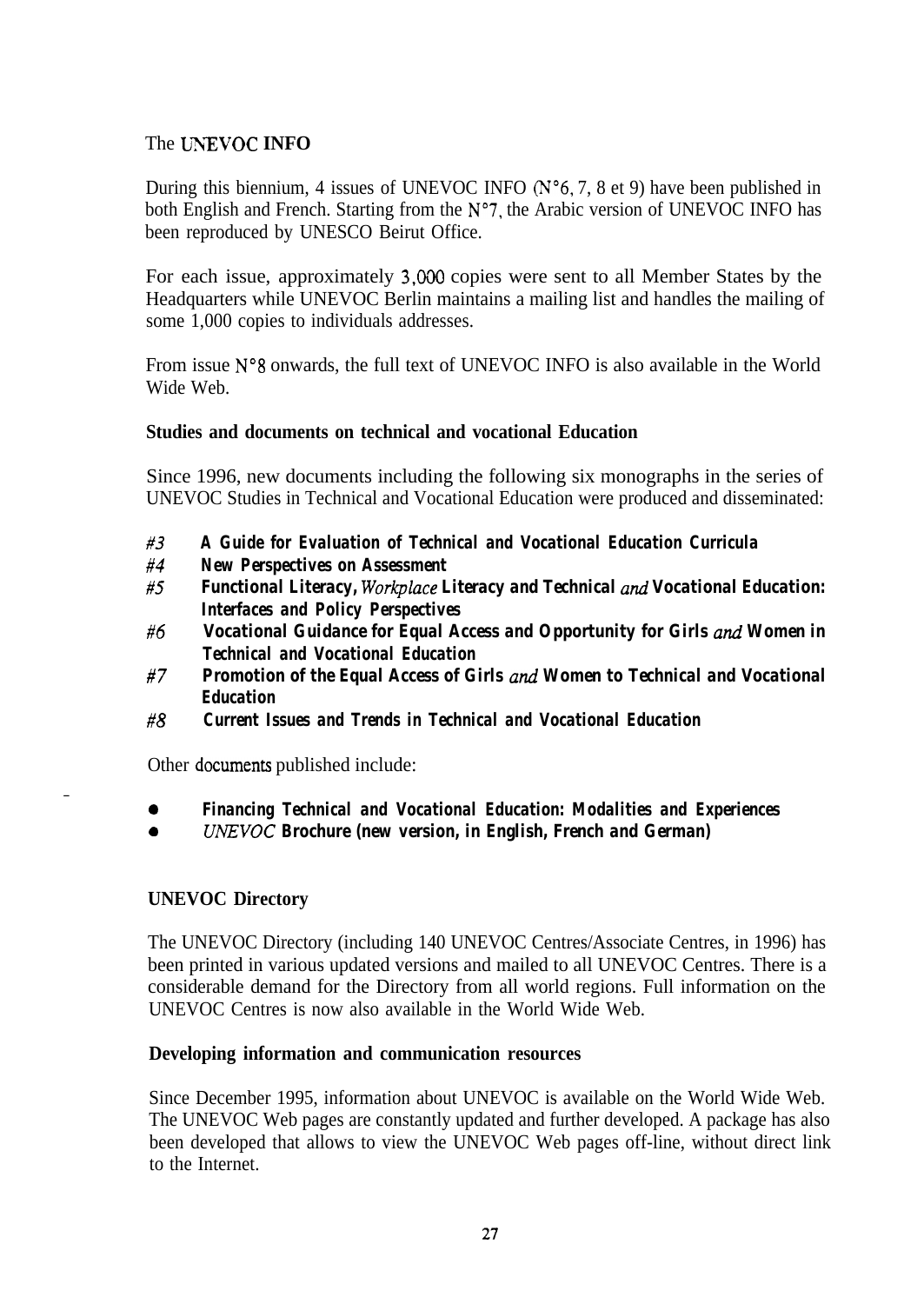Links to other Web sites in technical and vocational education are offered, such as **the** International Training Center of the IL0 in Turin, CINTERFOR in Montevideo and the ERIC Clearing House in Columbus. Ohio.

#### **Access of UNEVOC Centres to information resources**

To facilitate the access of UNEVOC Centres to information resources, a "Regional Clearinghouse and Electronic Communication Network for Asia and the Pacific" was established in 1995. A section of "UNEVOC in Asia and the Pacific" is now included in the "Vocational Education and Training Database" produced by the Australian National Centre for Vocational Education and Research. A training workshop was held in Manila, Philippines, in March 1996 in collaboration with the Colombo Plan Staff College and the Australian National Centre for Vocational Education Research. Training in accessing the Internet and World Wide Web was provided to the personnel from UNEVOC Centres in China, India, Indonesia, Japan, Nepal, Pakistan, Republic of Korea, Thailand and Vietnam. A training seminar of the same nature for the African region is in preparation and will be held at the West African News media and Development Centre in Cotonou, Benin, later this vear.

#### **Evaluation**

\_

As decided by the UNESCO General Conference at its 28th session, the UNEVOC Project is being evaluated during this biennium by an external evaluation team. The following specialists have been appointed as external evaluators, in consultation with the National Commissions concerned, to carry out this activity: Mr. Gregor Ramsey (Australia; team leader), Mr. Jean-René Bibeau (Canada, rapporteur), Mr. Antonius Lipsmeier (Germany) and Ms. Ana Maria Lakomy (Brazil). Since June 1996, relevant data have been collected by the team through documentation review, questionnaires and personal interviews. The team met several times to discuss their fmdings and their report has been submitted to UNESCO recently.  $\overline{\phantom{a}}$ 

#### **International Advisory Committee**

The mandate of the first Advisory Committee expired at the end of 1995. The Executive Board of UNESCO, at its 149th session held in May 1996, adopted new "Statutes of the International Advisory Committee for the International Project of Technical and Vocational Education (UNEVOC)". The new Committee, composed of 12 persons, has been established and the fourth session of the Committee will be held in Paris from 10-12 March 1997.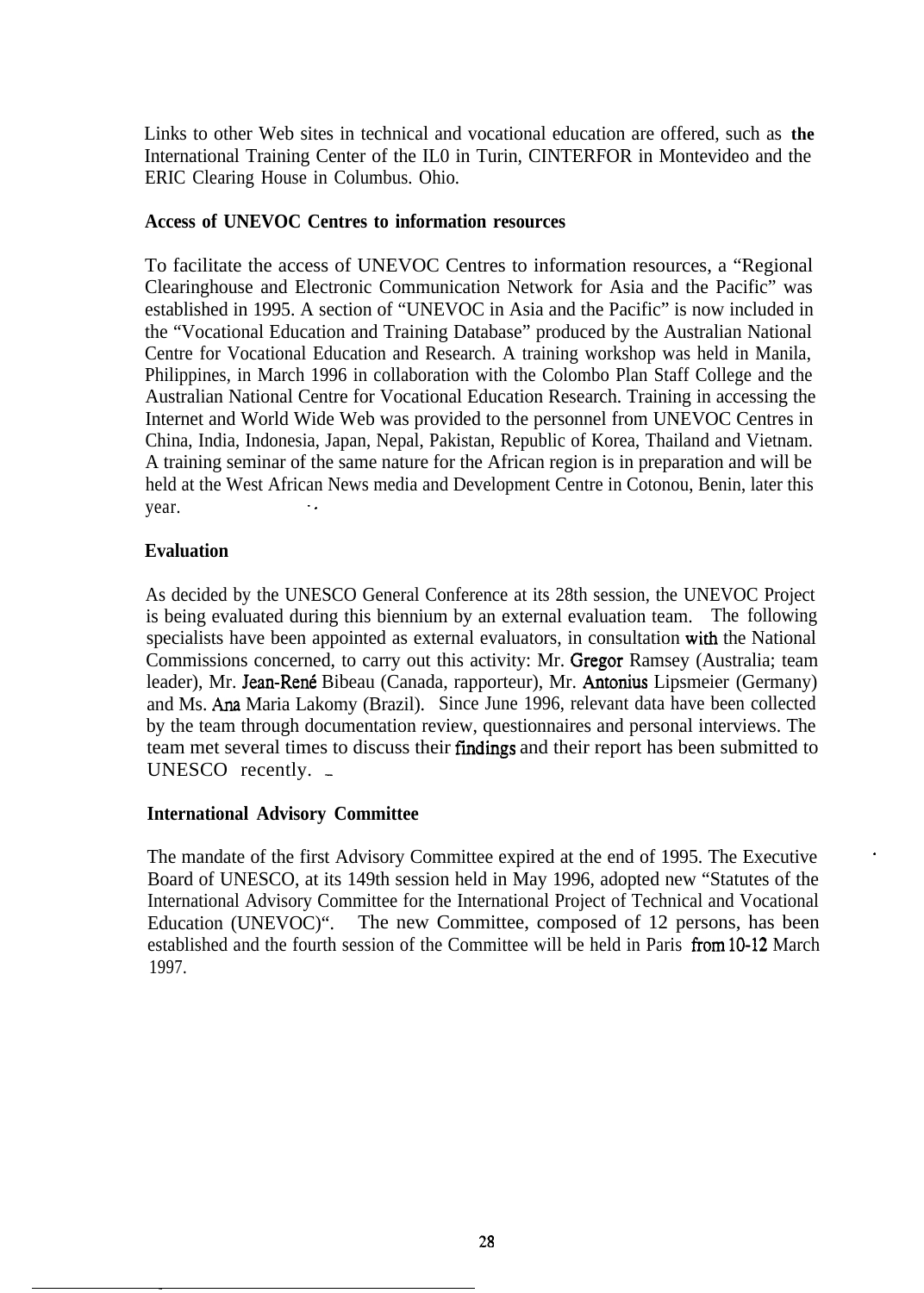\_

# **Evaluation Report on the UNEWOC Project: RECOMMENDATIONS**

#### 1. **CONCERNING THE MISSION OF UNEVOC PROJECT**

- 1.1 Continue the UNEVOC Project.
- 1.2 Modify the Project to improve its effectiveness consistent with the recommendations proposed below.
- 1.3 Consolidate and communicate UNEVOC Project experience so that the whole international community in TVE pursues its objectives and takes action through appropriate bodies in Member States.

### 2. **CONCERNING ORIENTATION AND OEUECTIVES OF UNEVOC PROJECT**

- 2.1 Analyse needs and engage in a firm policy of systematic and periodic consultation at regional and national levels.
- $. 2.2$ Bring action closer to regional and national levels.
	- 2.3 Focus Project activities more effectively and decide on priorities for action-
	- 2.4 Bring into sharper focus the "know how" basis of TVE rather than the philosophical, consistent with a plan of action that is achievable.
	- 2.5 Link action to real development potential and to productive work at a national level.
	- 2.6 Adapt the outcomes of Project activities to overcome language and cultural constraints.
	- 2.7 Ensure the effective translation of UNEVOC Project materials and all information into the offtcial UNESCO languages.
	- 2.8 Discriminate among the targeted groups, with regard to the dissemination of information, in order to reach directly the different people according to the specificity of their roles, needs and expertise.
	- 2.9 Continue activities with regard to gender issues.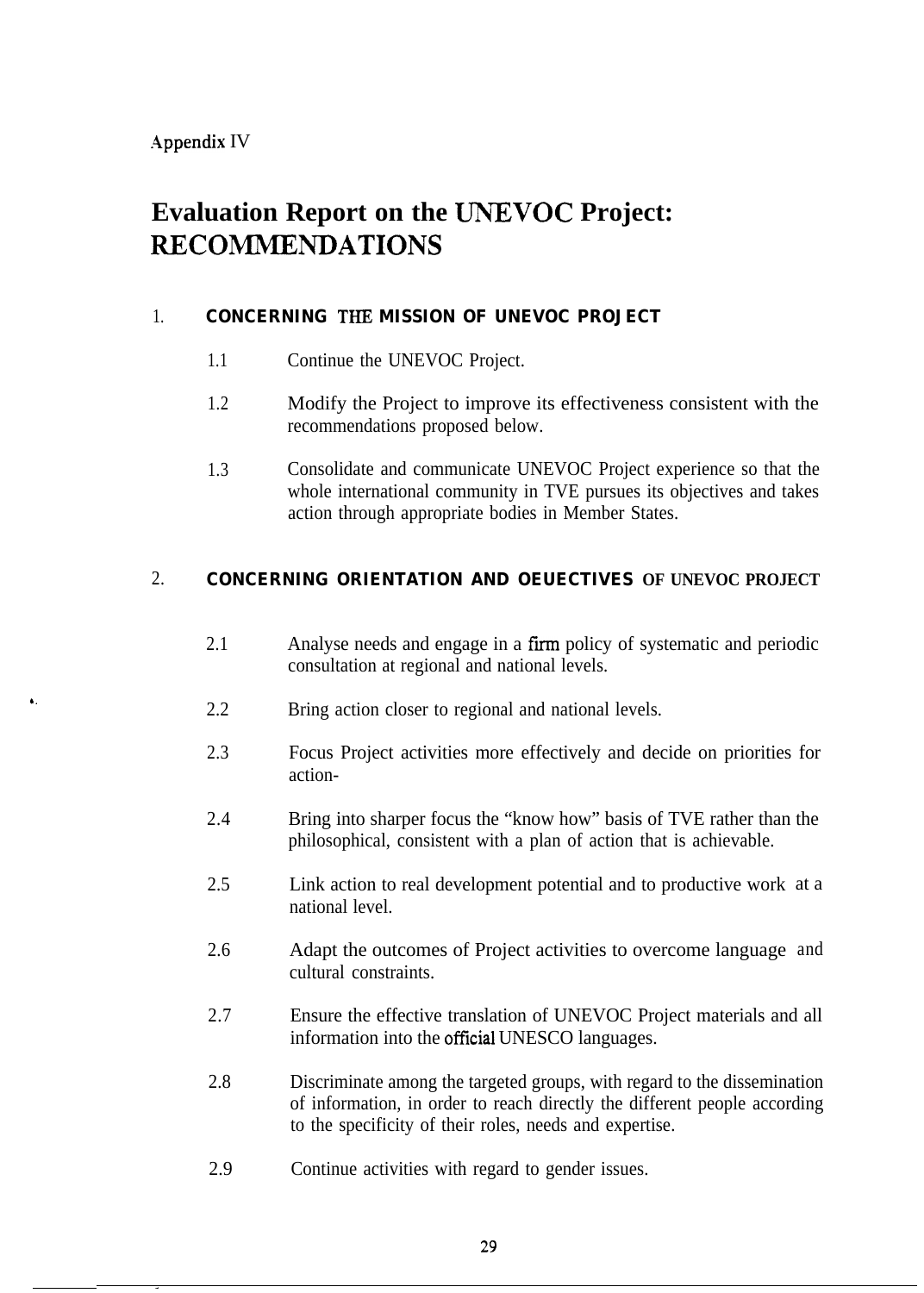**2.10** Include the historical background of each country in the case studies, particularly Latin America and Asia and Pacific regions, as a means to enable readers to better understand TVE in the different countries.

#### 3. **CONCERNING NEW ACHIEVEMENTS TO PURSUE**

- 3.1 Raise the image and status of TVE to a level which would allow it to sustain itself and play its role as an equal along side of other sectors of education; to that purpose, develop strategies which might be used in the various Member States.
- 3.2 Bring every UNEVOC Project Centre to be connected to the Internet and have access to e-mail; to that purpose, develop strategies including ways of providing appropriate equipment; involve organizations and enterprises (private firms) which are at the forefront of technology in direct action to assist UNEVOC Project Centres.
- 3.3 Enhance network to a level where information will be collected and spread in an appropriate manner; to that purpose, develop a strategy that would involve work with regional and national bodies.
- 3.4 Enhance TVE status, over the next decade, to the equivalent of that of the other sectors of education, or integrate TVE fully with them; to that purpose, recommend strategies to the Member States to act accordingly.

### 4. **CONCERNING THE ORGANIZATION**

 $\overline{a}$ 

- 4.1 Ensure that individuals involved with the UNEVOC Project are also involved in TVE activities, and that those involved with UNEVOC Project, particularly at National Commissions for UNESCO and in UNEVOC Project Centres, are knowledgeable with TVE, possibly being TVE specialists.
- 4.2 Subordinate the designation of any UNEVOC Project Centre to the following conditions :
	- a specific agreement be signed with UNESCO that would clarify roles and outline expectations;
	- wherever possible, such Centres be located in TVE institutions;
	- that TVE specialists work at the Centre;
	- <sup>l</sup> appropriate equipment and facilities required to fulfil the functions are available.
- 4.3 Rely on TVE specialists working in UNEVOC Project Centres to develop a reliable network.
- 4.4 Carefully select the participants in UNEVOC Project activities.